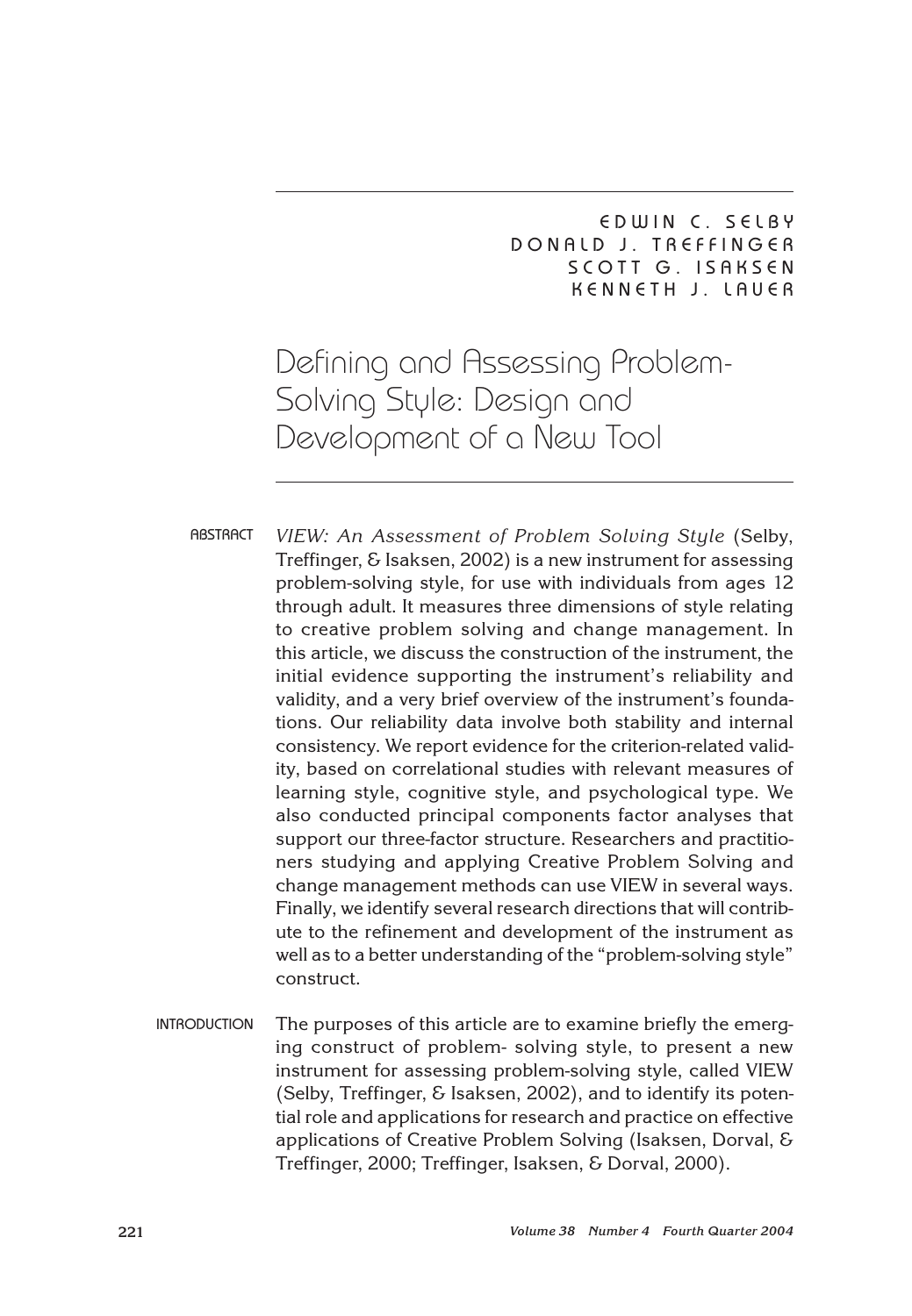## PROBLEM-SOLVING STYLE

We define problem-solving styles as consistent individual differences in the ways people prefer to plan and carry out generating and focusing activities, in order to gain clarity, produce ideas, and prepare for action. An individual's natural disposition towards change management and problem solving is influenced in part by mindset, willingness to engage in and respond to a situation as presented, and the attitudinal dimensions of one's personality.

Through our work on linking person and process (e.g., Isaksen, Dorval & Treffinger, 2000), we realized that a variety of major theoretical approaches would yield valuable insights into problem-solving style. We also recognized that assessing style dimensions that are particularly relevant to the preferences of individuals or groups during problem solving involved investigating several dimensions that heretofore required a variety of separate assessments. The instrument was aimed specifically at style differences that address the preferences and behavior of people who are applying creative problem solving tools, techniques, and strategies. A comprehensive review of the theoretical foundations of problem-solving style is beyond the scope of the present paper; we have addressed this topic elsewhere (Selby, Treffinger, Isaksen, & Lauer, 2002). Briefly, the major theoretical views that contributed to our planning and development represent an integration of work in several areas, including: *psychological type* theory (Jung, 1923, 1971; Lawrence, 1993, 1997; Myers & McCaulley, 1985; Myers, McCaulley, Quenk & Hammer,1998), *learning style* theory (Dunn & Dunn, 1978; Gregorc, 1985; Hilgersom-Volk, 1987; Kolb, 1981) and *cognitive style* theory (Cattell, Eber & Tatsuoka, 1970; Guilford, 1980, 1986; Kirton 1961, 1976, 1987; Witkin & Goodenough, 1981; Martinsen & Kaufmann, 1999) . We also drew upon theory, research and field experience on creativity, creative productivity, and creative problem solving instruction and training (e.g., Guilford, 1986; Isaksen, 1987; Sternberg & Lubart, 1995; Schoonover, 1996; Selby, 1997; Alter, 2000).

Our work on the development of the instrument was also aimed at filling a perceived need relating to assessment instruments for researchers or practitioners. Many of the general assessment tools relating to style are supported by research pertaining to these applications in the broad areas of style or personality for which they were designed. When administered by an adequately trained professional, employing a battery of instruments, information similar to that provided by VIEW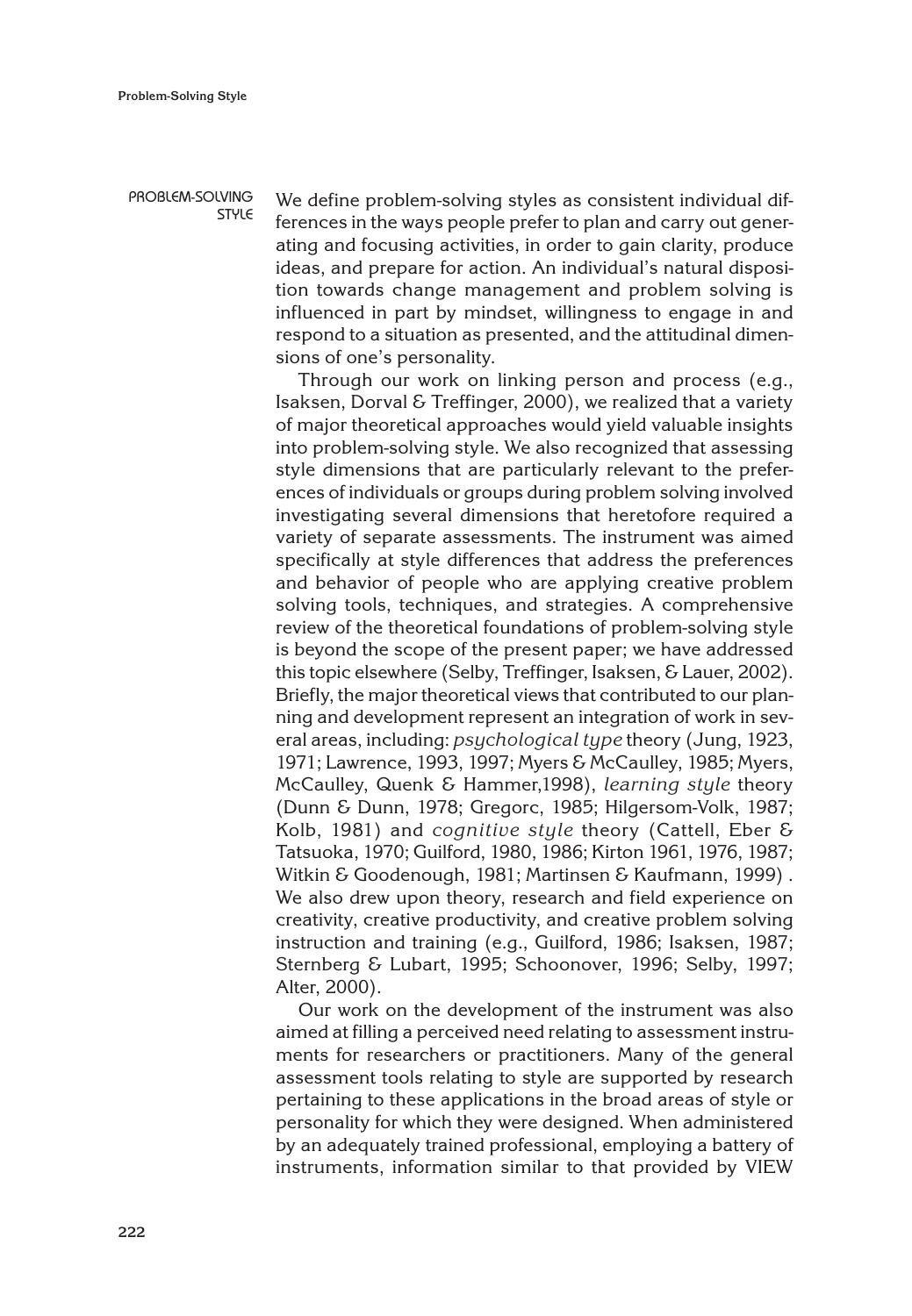might be extrapolated from the scores they provide. These combined data might be used to form the basis for understanding individual problem solving style preferences. However, these instruments may be limited in accessibility to professionals because they have extensive training requirements. They may also be more comprehensive than is practical for effective use in research or training sessions (especially in programs in which the group's goals and objectives involve content and topics beyond understanding the personal characteristics of the participants). Some generic instruments are also demanding in time requirements, user-friendliness, and ease of scoring, interpretation, and feedback. When administered, especially as part of a multi-instrument battery, they require a substantial investment of time and financial resources. When administered individually, none offered specific and in-depth information about an individual's preferences and behaviors in relation specifically to applications of creative problem solving tools, techniques, and strategies.

As a result of our early field-testing, additional research, and our professional experience in research, development, and application of Creative Problem Solving, we concluded that, in order to produce a clear picture of an individual's problemsolving style, we needed an instrument that would provide data along three distinct, but related, dimensions. We selected these dimensions, which we will discuss in detail below, because they synthesize efficiently important constructs from varied theoretical perspectives. Each of the three dimensions influences directly the ways people perceive problems and information, process data, generate possible solutions, make choices and decisions, and prepare to implement solutions. They also provide information that individuals can use constructively that enables them to solve problems and manage change more effectively. Therefore, we constructed VIEW to represent three important dimensions, drawing from several theoretical and assessment models (Selby, Treffinger, Isaksen & Lauer, 2002; Treffinger, Young, Selby & Shepardson, 2002).

THE THREE DIMENSIONS OF VIEW

VIEW: An assessment of problem-solving style<sup>SM</sup> assesses three independent dimensions of problem-solving style. As in all discussions of type and style, most people share some preferences associated with each style. No single score or set of scores is more or less socially valued than any other, and no approach is more (or less) creative than others. Individuals emphasize these style preferences through their typical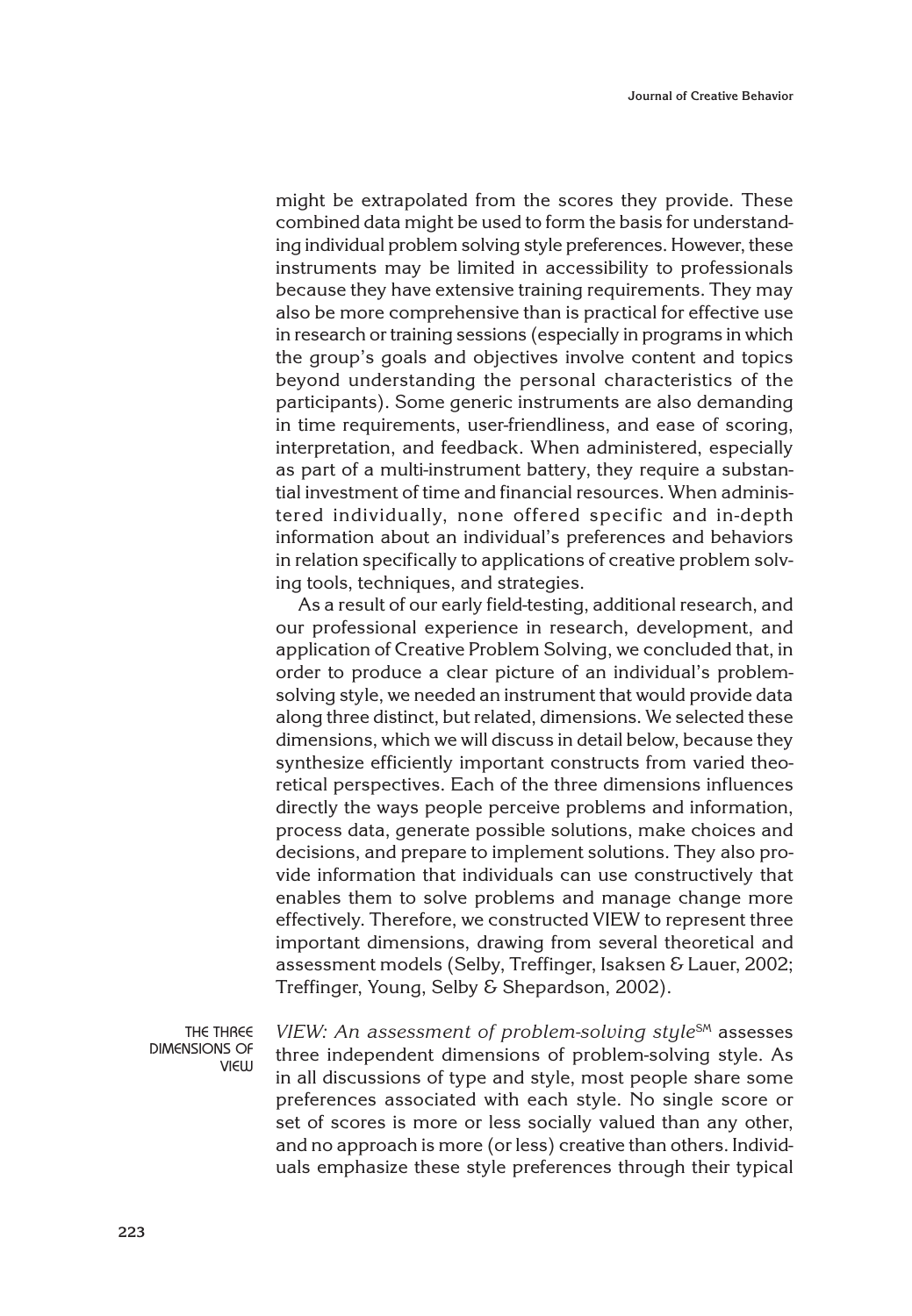behavior across varying contexts and over sustained periods of time. The consistency or clarity of one's preferences locates one's preference score along a continuum for each dimension. Those whose behavior and preferences are more clear, certain, and consistent have scores farther from the mean. The scores yielded by the first dimension provide an overall indication of the person's perceived preferences along a continuum that we describe as Orientation to Change (OC), with two general styles: the Explorer and the Developer. The second dimension involves one's preferred manner of Processing (P), with two styles: External and Internal. The third dimension of VIEW deals with one's preferred ways of Deciding (D), in which we define two styles: People-focused and Task-focused. Let us consider each of the three dimensions in greater detail.

ORIENTATION TO CHANGE: EXPLORER-DEVELOPER

The items comprising the OC dimension represent cognitive aspects of problem-solving style. This scale addresses the questions: "How do I prefer to deal with boundaries and parameters?" "How do I feel about and react to structure?" and "How do I prefer to respond to novel challenges?" Figure 1 summarizes the major descriptors for both Explorer and Developer styles.

Scores below the mean on this dimension indicate the Explorer style. In ordinary use, an "explorer" is an individual who thrives on venturing in uncharted directions, seeks to break new ground, and follow adventurous or promising new possibilities wherever they may lead. Explorers enjoy initiating

## FIGURE 1. The Orientation to Change dimension.

| <b>Preferences for Orientation to Change</b>                                                                                                                                                                                                                                                                                                                                                                                                                                                                                                                                                                       |                                                                                                                                                                                                                                                                                                                                                                                                                                                                                                                                                                                                                 |  |  |  |  |
|--------------------------------------------------------------------------------------------------------------------------------------------------------------------------------------------------------------------------------------------------------------------------------------------------------------------------------------------------------------------------------------------------------------------------------------------------------------------------------------------------------------------------------------------------------------------------------------------------------------------|-----------------------------------------------------------------------------------------------------------------------------------------------------------------------------------------------------------------------------------------------------------------------------------------------------------------------------------------------------------------------------------------------------------------------------------------------------------------------------------------------------------------------------------------------------------------------------------------------------------------|--|--|--|--|
| <b>Explorers</b>                                                                                                                                                                                                                                                                                                                                                                                                                                                                                                                                                                                                   | <b>Developers</b>                                                                                                                                                                                                                                                                                                                                                                                                                                                                                                                                                                                               |  |  |  |  |
| • Break away from the system, and<br>redefine the problem<br>• View structure as limiting, confining<br>• May challenge authority, "bend" rules<br>• Emphasize originality and<br>uniqueness—"ideas that stretch us"<br>• Press for extensive change and<br>commitment to action<br>• Know newest trends and possibilities<br>• Ingenious and Unconventional<br>• Spontaneous and free-flowing<br>• Emphasize starting new tasks and<br>the "big picture," often resist closure<br>• Produce ideas that others may not<br>understand easily<br>• Individualistic, trust own judgment<br>• May emphasize generating | • Stay within existing paradigm or system,<br>follow rules and procedures as given<br>• Find benefits and support in structure<br>• Emphasize improvement and usefulness<br>• Focus on gradual, incremental change<br>• Emphasize finding "just enough" new<br>ideas<br>• Resourceful<br>• Dependable and Consistent<br>• Precise, Thorough, Efficient<br>• Good (Early) Planning and Organizing<br>· Emphasize thorough completion of tasks<br>and attention to details, seek closure<br>• Know how to get their ideas accepted<br>by others<br>• Look to authorities for quidance<br>• May emphasize focusing |  |  |  |  |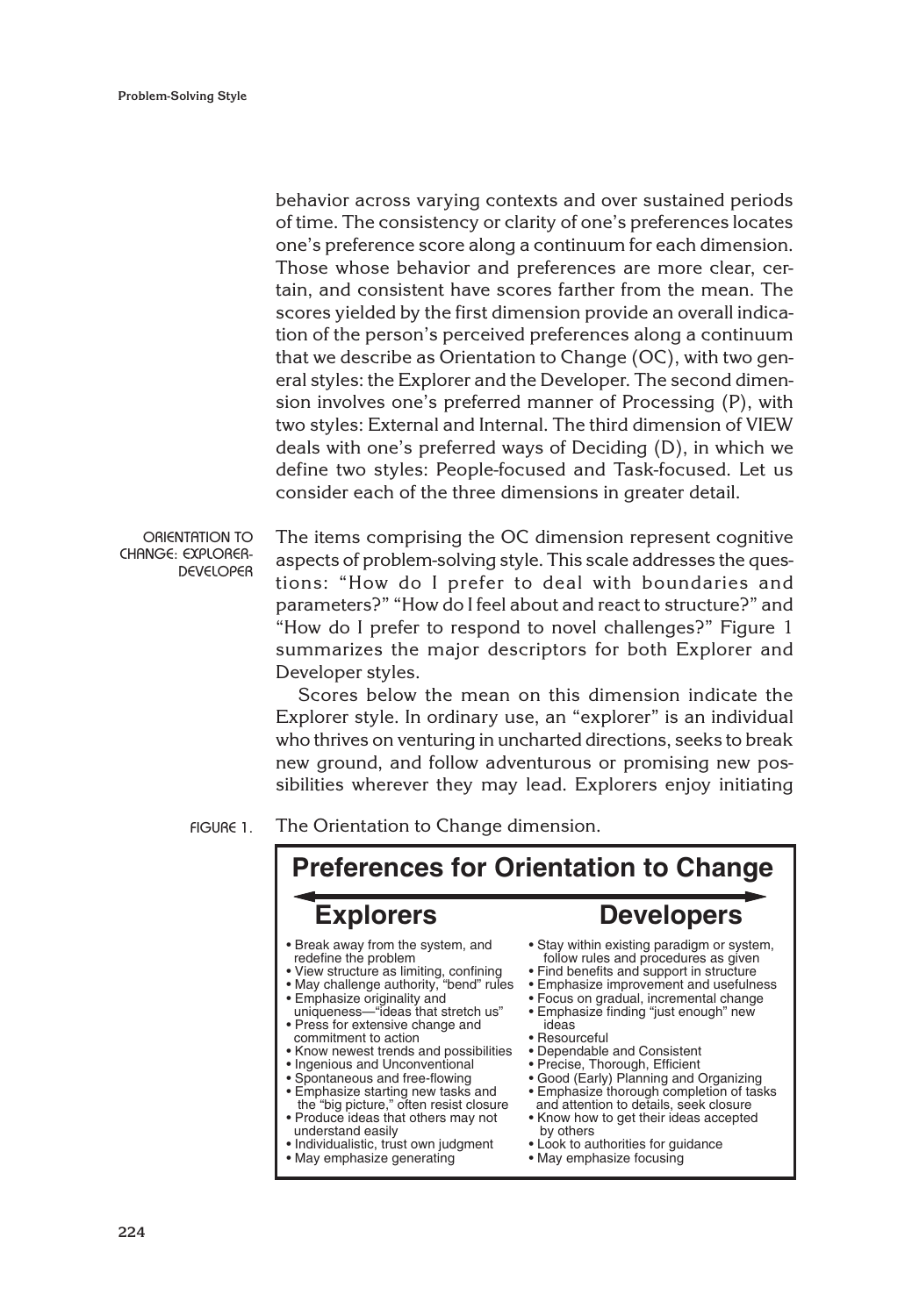a broad range of tasks, and thrive on new, ill-defined, and ambiguous situations and challenges. Explorers seek to create many unusual and original options that, if developed and refined, might provide the foundation for productive new directions. They enjoy seeing unusual possibilities, patterns, and relationships. Other people may find their highly novel ideas difficult to understand or initially to "buy into." Explorers tend to embrace new experience and to "plunge" right into novel situations. They do not fear (and may seem to thrive upon) risk and uncertainty, and often improvise their planning as the situation unfolds, becoming so involved in the excitement of new, leading edge ideas that concerns about efficiency and practicality are, at times, forgotten. Explorers may continue to consider new ideas about a project, even after closure has been reached, or they may abandon a project before reaching any closure, so they can pursue new challenges. They often find plans, procedures, and structures that are imposed on them to be confining and limiting.

Scores above the mean on the OC scale indicate the Developer style. In ordinary use, a "developer" is an individual who brings tasks to fulfillment, who begins with the basic elements or ingredients and then organizes, synthesizes, refines, and enhances them, forming or shaping them into a more complete, functional, useful condition or outcome. Developers are concerned with practical applications and the reality of the task, and they use their creative and critical thinking in ways that are clearly recognized by others as being helpful and valuable. They prefer problems and solutions that are within the framework of their present experience, seeking change that is incremental, practical, and easily assimilated by the current reality. Developers prefer finding a small number of workable possibilities and guiding them to successful implementation. They tend to focus on bringing one task to closure before taking on a new challenge. Others often see Developers as persistent, careful, practical, methodical, well organized, and as seeking to minimize risk and uncertainty. They are comfortable with plans, details, structure, and the guidance of authority figures. They find structure and the guidance of authority helpful, or even enabling, in moving tasks or projects forward in an efficient, deliberate manner.

MANNER OF PROCESSING: EXTERNAL–INTERNAL

A second dimension of VIEW describes one's preferred manner of Processing (P) information during problem solving. This scale addresses the questions: "How do I prefer to manage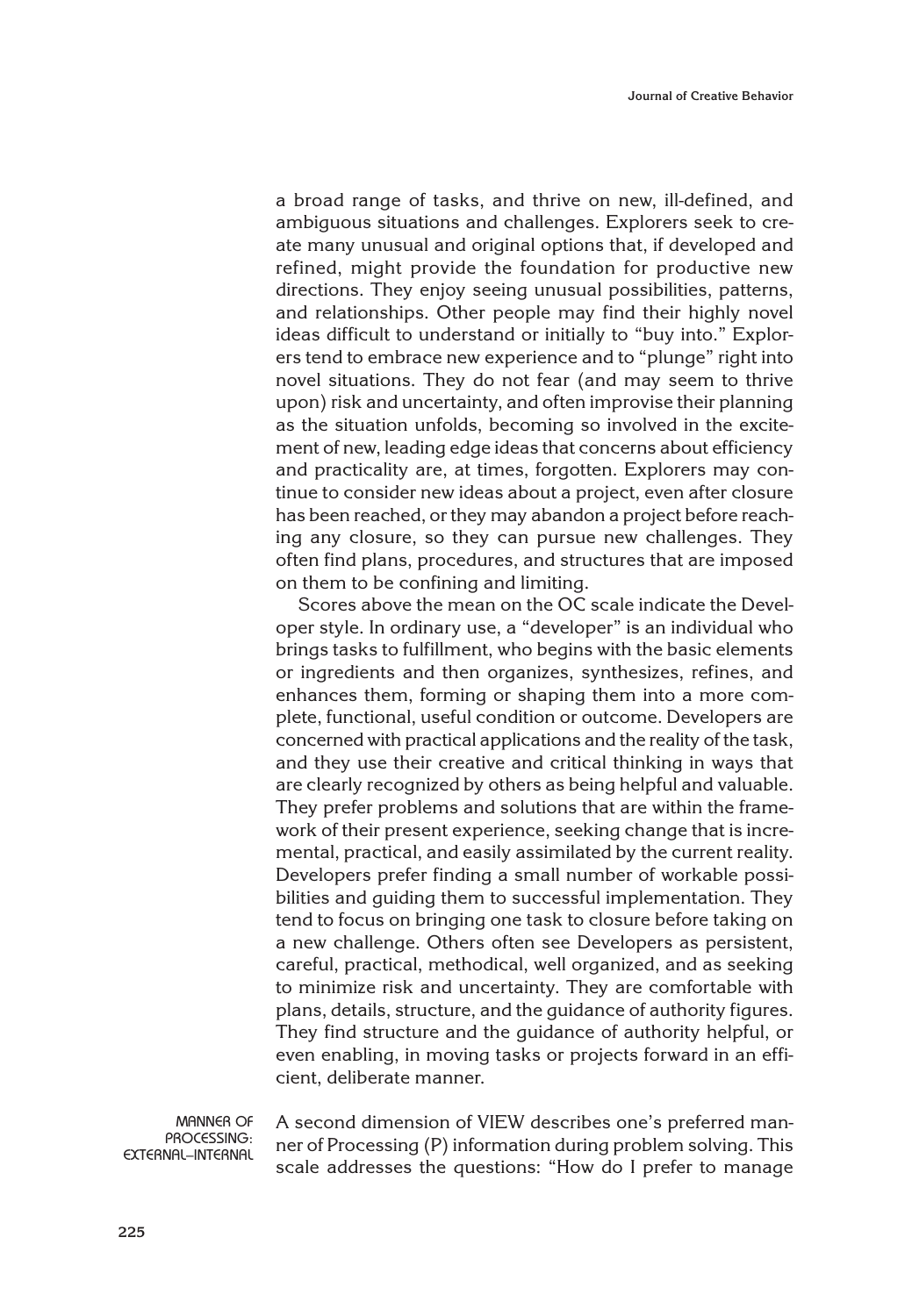information and its flow when problem solving?" "When do I share my thinking?" and "Does interacting with others build or spend energy?" Figure 2 presents a summary of some typical attributes associated with Processing preferences.

FIGURE 2. The Processing dimension.



Scores below the mean indicate a preference for an "External" style of processing. Individuals who exhibit a welldeveloped preference for this style draw their energy from interaction with others, discussing possibilities, and building from the ideas of others. They prefer physical engagement with the environment. When learning new and difficult material those with an External style preference clarify their ideas and understandings through discussion. They find the input of authorities helpful as part of their active discussion. They are not bothered by noise in the study area, approach learning in several ways, and often find that physical mobility enhances their learning, thinking, and problem solving. When solving problems, they seek a great deal of input from others before reaching closure. "Externals" tend to be seen by others as good team members and often appear full of energy. Preferring action to reflection, they may appear to rush into things before others are ready to proceed.

Scores above the mean reflect a preference for an "Internal" style of processing. Those with a well-developed Internal style look first reflectively to their own inner resources and draw energy from their reflection. They prefer to consider ideas on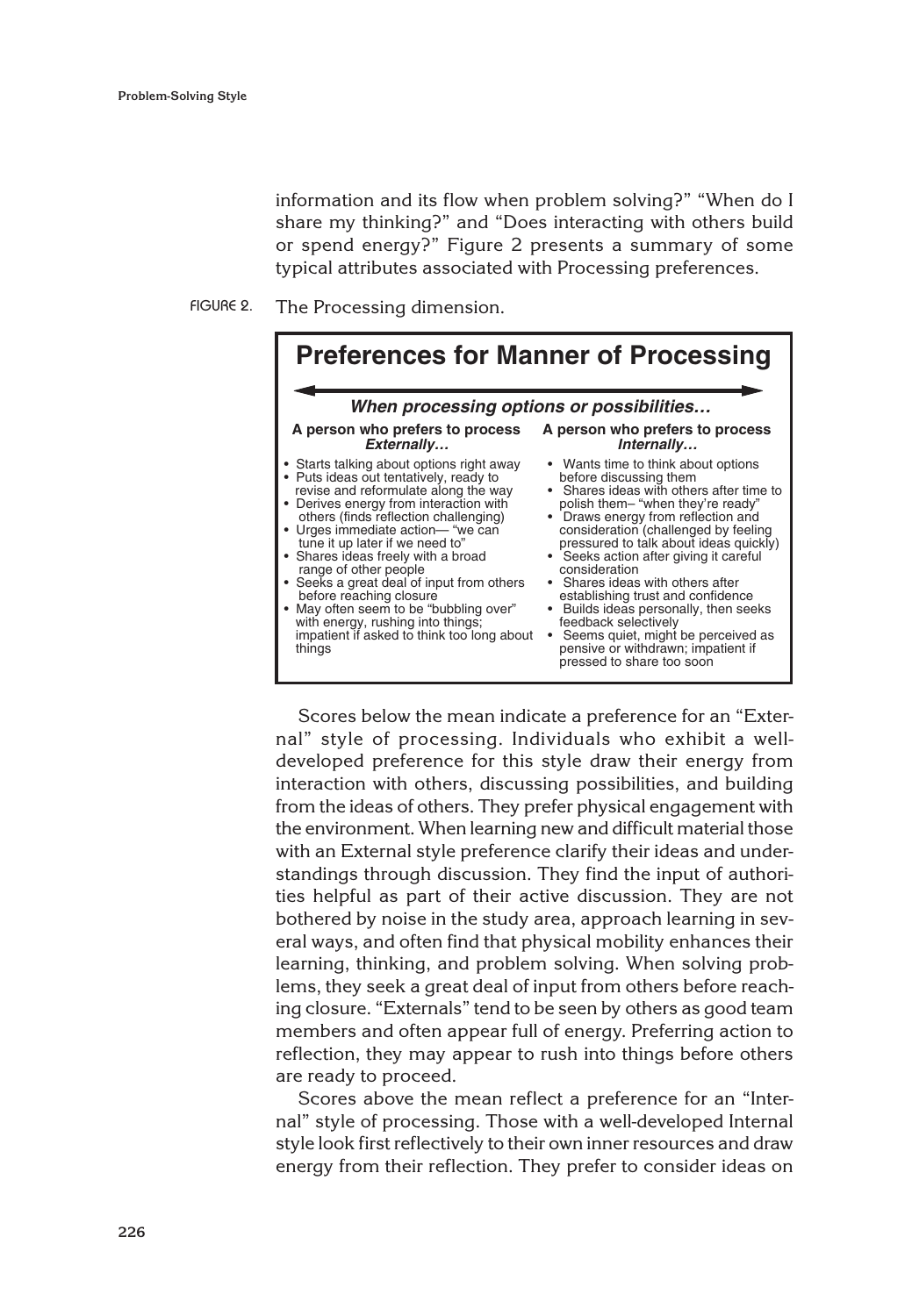their own before sharing them with others. They embark on action only after giving it careful consideration. People with an Internal preference emphasize quiet reflection and processing information at their own pace. They tend to become engrossed in inner events, ideas, and concepts. They prefer learning privately, working at least initially without the help of peers or authority figures. They may seem quiet and might be perceived by others as pensive or withdrawn.

The third dimension of VIEW involves preferences for Deciding (D) about options or possibilities. This scale addresses such questions as: "What factors get first priority when I focus or decide?" "Where do I start?" and "How do I make trade-offs?" Scores on this scale indicate whether one's primary focus in decision-making is on "People" or "Task." Figure 3 presents several key descriptors for the two styles in this dimension. WAYS OF DECIDING: PERSON-TASK

Individuals with scores below the mean tend to focus on the People style as their primary emphasis when deciding. They consider first the impact of choices and decisions on people's feelings and support, and on the need for harmony and positive relationships. They prefer to be emotionally involved when setting priorities. They are often seen as warm, friendly and caring. They are often quick to become aware of, and to respond to, the needs of others. They seek solutions or decisions that all concerned can "buy into."

Scores above the mean indicate a focus on the Task style. Those with this focus tend to look first at choices and decisions that are logical, sensible and can be justified objectively.

FIGURE 3. The Deciding dimension.

| <b>Preferences for Ways of Deciding</b>                                                                                                                                                                                                                                                                                                                                                                                                  |                                                                                                                                                                                                                                                                                                                                                                                                                                            |  |  |  |  |  |
|------------------------------------------------------------------------------------------------------------------------------------------------------------------------------------------------------------------------------------------------------------------------------------------------------------------------------------------------------------------------------------------------------------------------------------------|--------------------------------------------------------------------------------------------------------------------------------------------------------------------------------------------------------------------------------------------------------------------------------------------------------------------------------------------------------------------------------------------------------------------------------------------|--|--|--|--|--|
| When making decisions about options or possibilities                                                                                                                                                                                                                                                                                                                                                                                     |                                                                                                                                                                                                                                                                                                                                                                                                                                            |  |  |  |  |  |
| People preference involves giving<br>one's primary attention to:                                                                                                                                                                                                                                                                                                                                                                         | Task preference involves giving<br>one's primary attention to:                                                                                                                                                                                                                                                                                                                                                                             |  |  |  |  |  |
| • What will promote harmony and<br>positive interpersonal relationships<br>• Criteria that are personal, sensitive<br>to people's feelings, more subjective<br>• What's good, attractive, or pleasing<br>about an option (which may not<br>mean they really like it!)<br>• Considering the personal or inter-<br>personal impact or consequences of<br>a decision<br>• Seeking a solution or decision that<br>all concerned can buy into | • What's logical or rational<br>Criteria they consider objective.<br>authoritative, and verifiable<br>• What's wrong with an option, what it<br>lacks, or what it needs (which may not<br>mean they really dislike it!)<br>• Considerations of standards, rigor, or<br>quality<br>• "Letting the chips fall where they<br>may<br>• Seeking the best solution or response,<br>and being able to defend or justify the<br>choice or decision |  |  |  |  |  |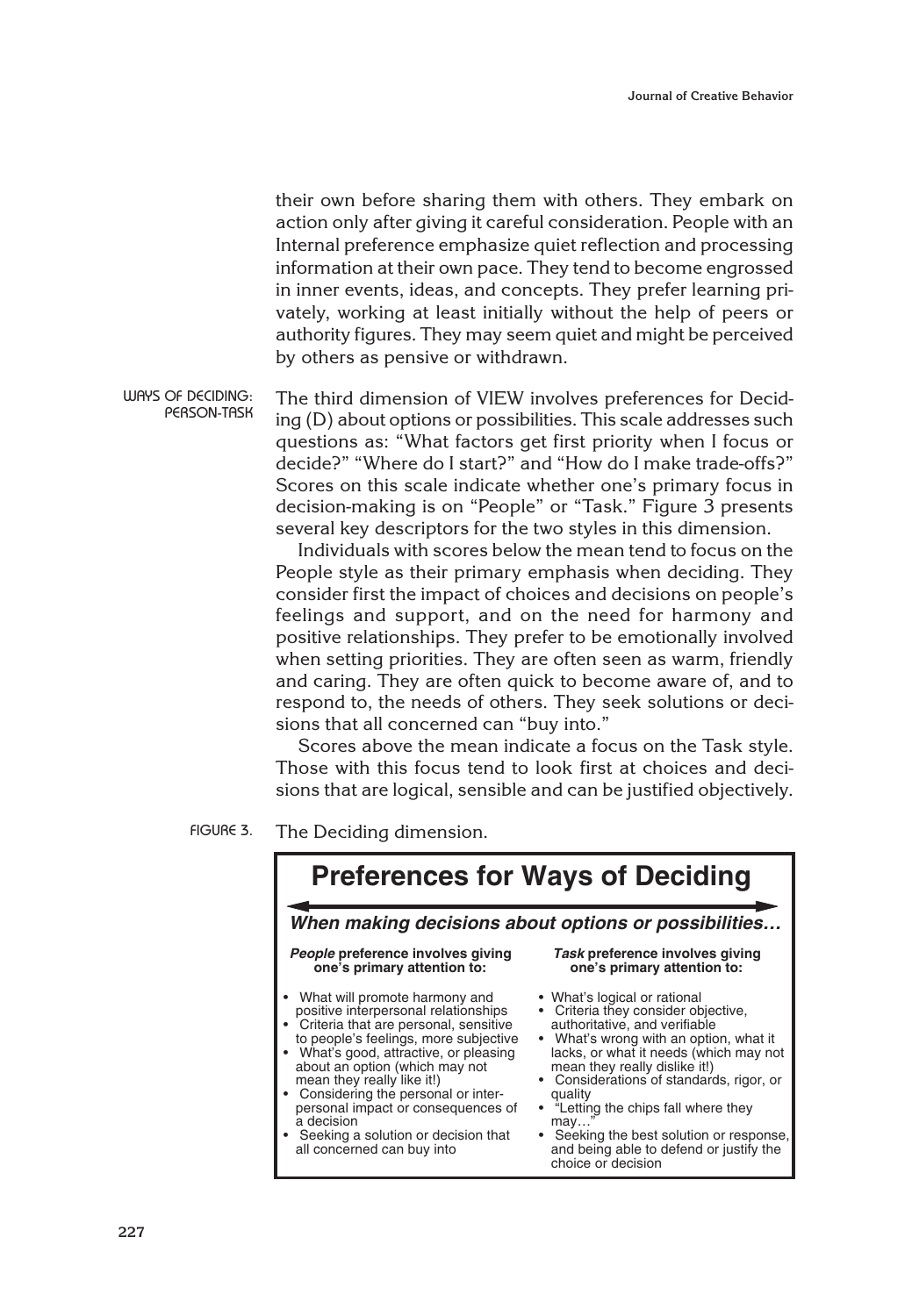They prefer making judgments that are impersonal, based on well-reasoned conclusions. Individuals with a Task style of decision making seek mastery of content or information to help them arrive at the "best solution" or response, or at a solution they can readily defend or justify. They may stress the need for staying cool and free from emotion, while seeking clarity, precision, and logical order.

The current edition of VIEW consists of 34 items. There are 18 items dedicated to Orientation to Change (OC), and eight items each for manner of Processing (P) and ways of Deciding (D). The directions call for respondents to consider the stem, "When I am solving problems, I am a person who prefers . . ." for each of the 34 items. Then, the respondents mark one of seven points between two statements, such as: CONSTRUCTION AND DEVELOPMENT OF THE MEASURE

> Thinking aloud about ideas ... Thinking quietly about ideas Ideas that are original............ Ideas that are workable

The respondents place a mark between each pair of statements closer to the left or right, so their choice will be nearer to the statement that best describes their personal preference, or usual way of doing things when solving problems. We ask them to think about the way of working that is most comfortable and natural for them, not the way they might wish they could be, or the way others want them to be. If both statements seem accurate but at different times, and to different degrees, respondents may place their mark on or near the center, in a position that best describes how they prefer to balance the two. Subjects with a sixth-grade level of English language reading proficiency can readily respond to VIEW in approximately 10 to 15 minutes. Items are scored from 1 to 7, so the possible scores on the OC dimension range from 18 to 126, with a theoretical mean of 72, and the P and D dimension scores can each range from 8 to 56, with a theoretical mean of 32.

VIEW's assessment design is unique, in that the two statements for each of the 34 items are written so that both present positive expressions of a well established behavioral preference when solving problems or managing change. Both options represent choices that are balanced in terms of social desirability. We chose this approach in an effort to reduce the respondent's motivation to provide responses they perceived as "socially desirable," building on Kirton's (1999) conclusion that individuals with a strong style preference considered that preference to be the most socially acceptable.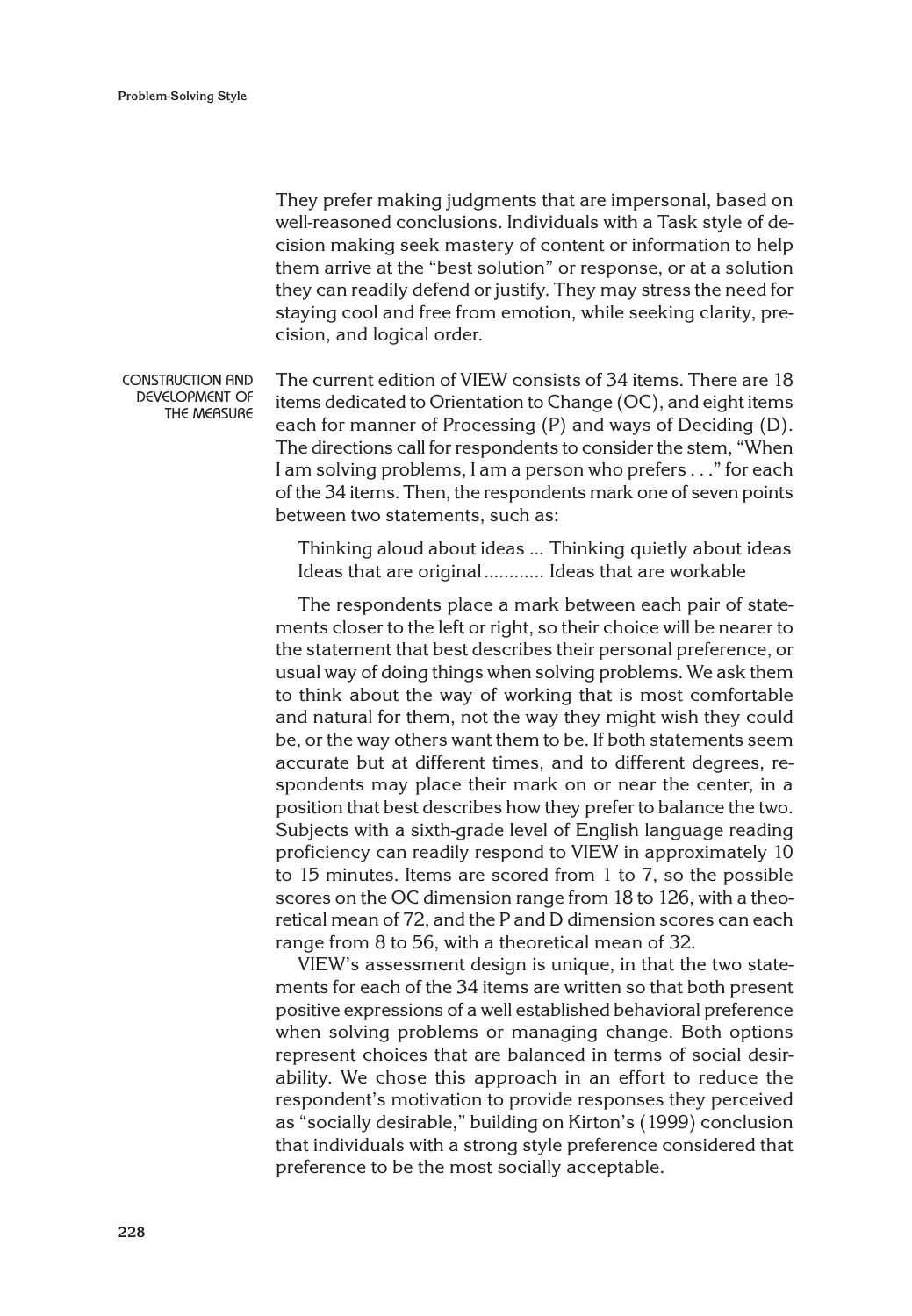**SUPPORTING** PSYCHOMETRIC DATA

The current edition of *VIEW* is the outgrowth of four stages of development and revision based on data collected from more than 3,800 subjects, from 34 states and several foreign countries, ranging in age from 11 to 84.

Stage one of research and development on VIEW began in April 1997, with more than 200 subjects, and a pool of items constructed based on descriptions of behavioral preferences of individuals engaged in creative problems solving and change management activities. The authors constructed the initial item pool by generating more than 60 possible item pairs, and then focusing on a smaller set by considering the literature on style and personality, as well as our personal experience in research and teaching on Creative Problem Solving. We used the initial pool of items to begin our pilot work. Respondents in this initial stage included several groups middle and high school students, graduate students, and educators who volunteered to respond. Stage one activities involved a series or small pilot studies and field tests employing samples of convenience to provide initial guidance and direction as we began to frame the scope and structure of the instrument. We used these data to examine the average scores for each item (anticipating a mean score of 4 on a 1-7 scale), the distribution of choices across the 1-7 scale, and item discrimination (comparing the means for each item, comparing the upper and lower quartiles based on total score). The authors examined these data to eliminate poorly performing items, and to use as a foundation for refining the item pool.

Stage Two was carried out during the summer of 2001 with a revised form of the VIEW instrument. These studies involved more than 2,000 subjects. The subjects included: middle school, senior high school, community college, and university students; classroom teachers; educational administrators; church leaders; and, business managers from within the United States and from international settings. The adult subjects were participants in several workshops and training programs in which no additional style or creativity assessments were conducted. The adolescent subjects responded to the instrument as part of a larger, national evaluation project of a summer program for elementary school students (Saxon, Treffinger, Young & Wittig, 2003). Overall, the mean age for this sample was 27.39 (SD = 13.10, range 11-76). Six hundred eighty-one subjects were under 18, 1,161 were over 18, and 158 did not report their age. There were 678 males, 1,148 females, and 174 subjects who did not report their gender. All subjects in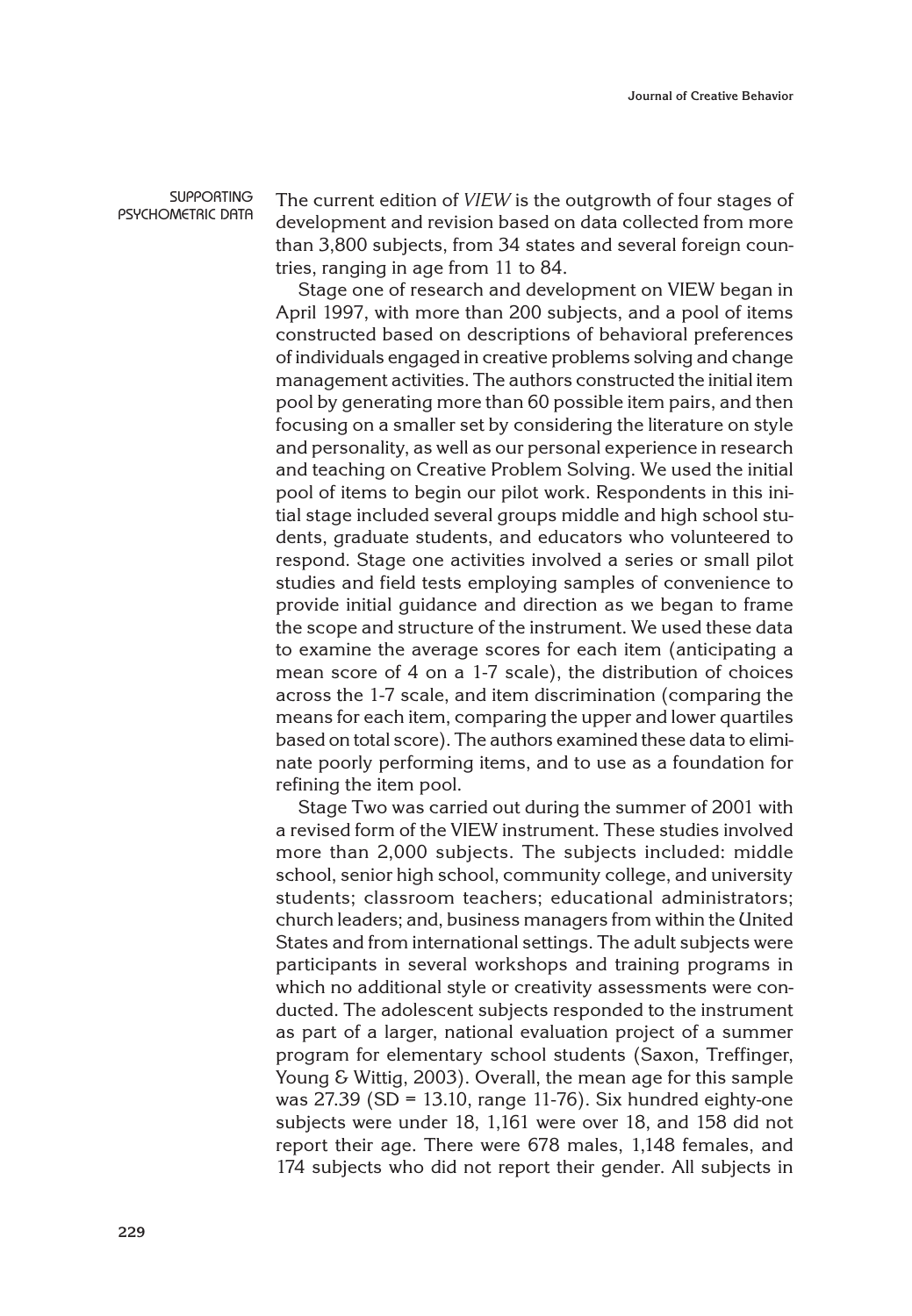these groups responded to the instrument on a voluntary basis. Our goals for this stage were to test and refine our item pool (which now consisted of 38 items) and to examine the factor structure of the instrument, providing and expanding the foundation for refining and strengthening the instrument. In this stage, we also examined the items' mean scores and distributions, the discrimination indices for each item, and the factor loadings for each item. We eliminated or revised items for which the mean score varied more than plus or minus .5 from a mean of 4.00, items for which the discrimination between highest and lowest scoring groups was negative and/ or non-significant ( $p \le 0.05$ ), that loaded less than .30 on the primary factor they were intended to represent, or loaded .30 or greater on more than one factor. When revising items, we also paid close attention to the content we intended each dimension to represent, reexamining the wording of each item in relation to the theoretical foundation and the relevance of the dimension to creative problem solving.

Stage Three involved testing a revised set of 40 items. Research objectives for this stage were to determine the effectiveness of our revisions; and to establish results for the item distribution and discrimination, the instrument's structure, and correlations between VIEW and selected variables from other instruments related to problem-solving style. These studies were conducted in the fall of 2001, based on data from convenience samples involving a total of 743 individuals ranging in age from 12 to 59 (mean age = 19.7), including students from middle through graduate school, educators, and business managers. In this set of data, there were 531 subjects 18 or younger, and 180 over 18 (with 32 declining to provide age data). There were 355 males and 387 females Once again, we conducted analyses of item means, distributions, and discrimination indices (using the same criteria and procedures as in Stage Two), factor analyses (using principal components analysis with a Varimax rotation), and careful conceptual review and analysis of all item content and wording. Based on the results of Stage Three analyses, the measure was modified and published in its present 34-item format. Each of the 34 items demonstrated adequate item characteristics; that is, the responses were distributed well across all response alternatives; the means for each item ranged between 3.5 and 4.5; the items discriminated high from low quartile total scores positively and significantly  $(p. \le .01)$ ; and, the items loaded consistently by factor in the factor analyses.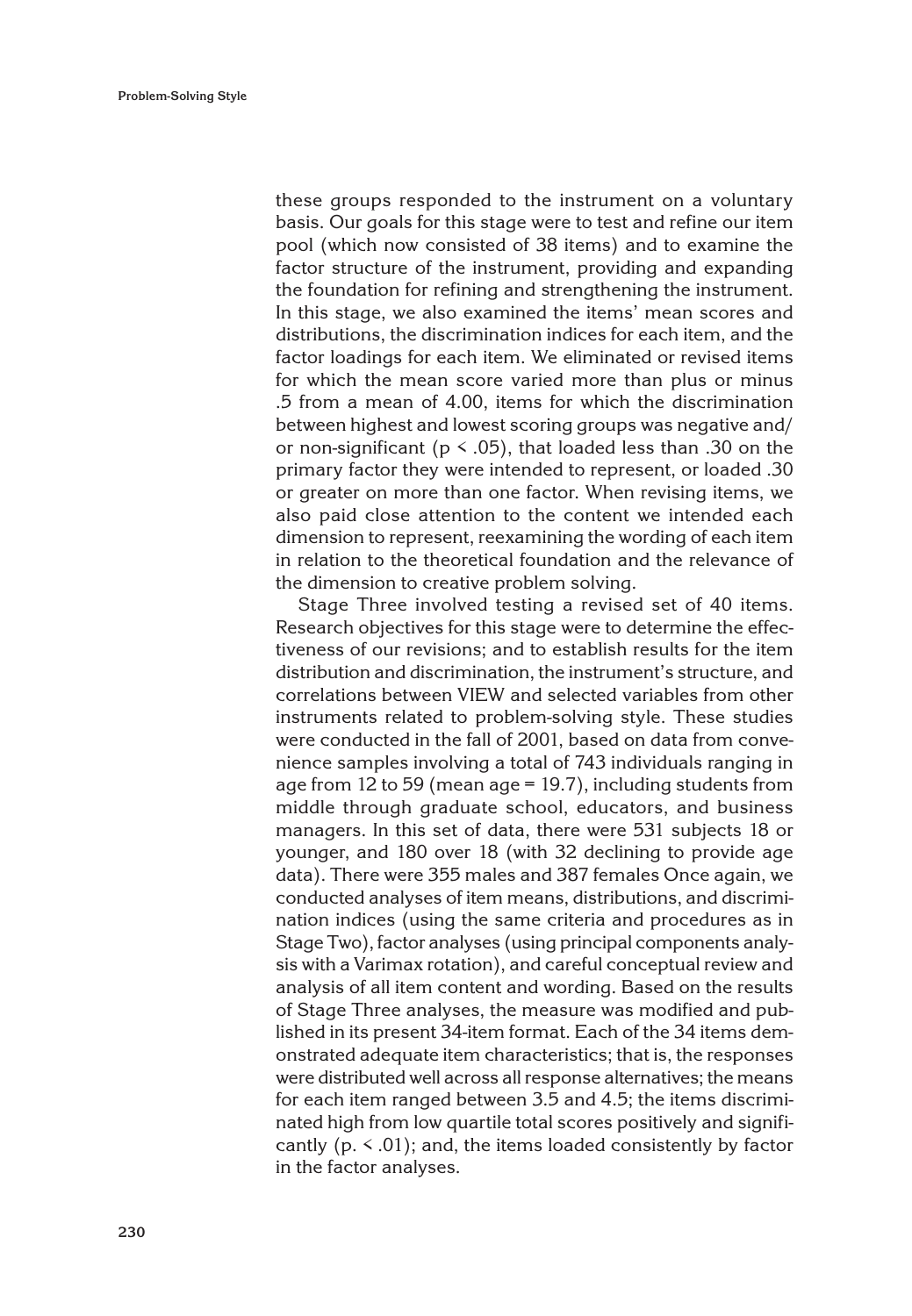The studies in Stage Four of VIEW's development were conducted between December 2001 and July 2002. The total sample from these studies consisted of 903 individuals, primarily from North America. Specific socio-economic and/or ethnic data were not recorded. However, those who participated covered a broad spectrum of demographic groups. The sample consisted of 455 (50%) individuals from the business and consulting sector while 448 (50%) were educators or students. Age was reported on a voluntary basis by 663 individuals; the sample ranged in age from 14 to 79 years with a mean of 41.9 years of age (SD = 10.9). There were 394 males  $(44%)$  and 494 females (56%).

DESCRIPTIVE STATISTICS FOR THE CURRENT EDITION OF VIELLI The number of dimensions of VIEW, the direction of scoring for items in the OC dimension, and the total number of items in the instrument varied from one stage of the instrument's developmental research to another, as we refined the instrument. Therefore, general comparisons of descriptive statistics among the initial stages are difficult to make. We will report findings from the earlier stages study in order to establish a clear picture of the instrument's development. However, the most useful data and descriptive results are those reported in our stage four studies, using the current edition of the instrument  $(N = 903)$ .

Table 1 presents the mean, standard deviation, range, and standard error of measure for each of the three dimensions of the current edition of VIEW. The observed mean of the OC dimension of 72.2 was slightly higher than the theoretical mean

|                                          | Range |           |      |      |       |            |  |
|------------------------------------------|-------|-----------|------|------|-------|------------|--|
| Dimension                                | M     | <b>SD</b> | Min. | Max. | Alpha | <b>SEM</b> |  |
| Orientation<br>to Change<br>$(18$ items) | 72.24 | 18.44     | 18   | 120  | .91   | 5.55       |  |
| Manner of<br>Processing<br>$(8$ items)   | 28.90 | 9.46      | 8    | 56   | .87   | 3.48       |  |
| Ways of<br>Deciding<br>$(8$ items)       | 32.94 | 9.04      | 8    | 56   | .87   | 3.30       |  |

Mean, Standard Deviation, Cronbach's Alpha, and Standard Error of Measure for Each of VIEW's Three Dimensions  $(N = 903)$ . TABLE 1.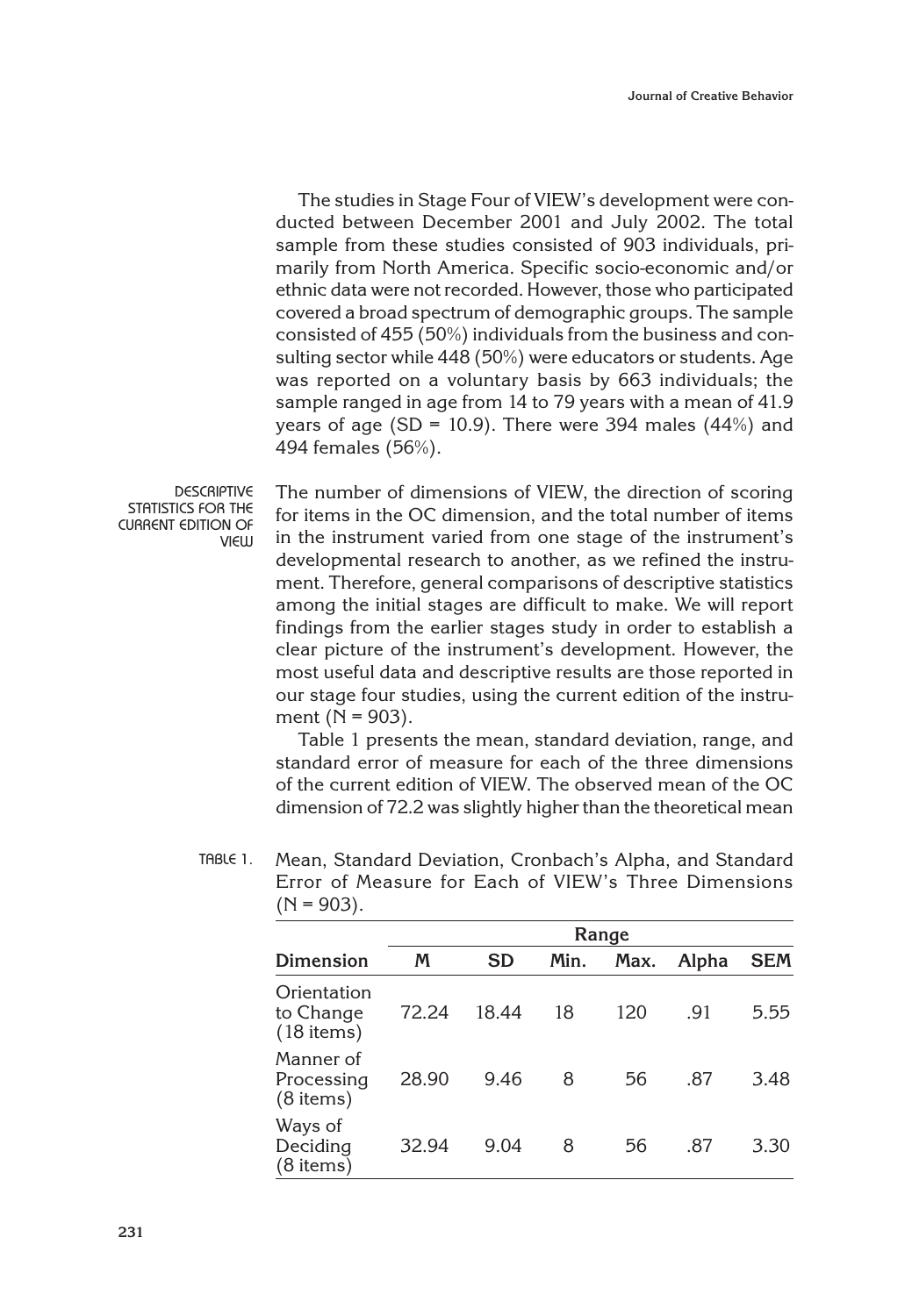for the scale of 72. The scores for this scale ranged from 18 to 120; the maximum possible range is 18 to 126. The standard deviation (SD) is 18.44. Given the reliability of .91 for this scale, the standard error of the measure (SEM) was 5.55.

The observed mean of the P dimension was 28.9, while the hypothetical mean would be 32. The responses on the P dimension dispersed across the entire range of the scale, from 8 to 56. The SD for this scale was 9.46. Given the reliability of .87, the SEM was 3.48.

The observed mean of the D dimension scores was 32.9, compared with the theoretical mean of 32. The range of scores on the D scale also represented the entire range possible, from 8 to 56. The SD on this dimension was 9.04, and given the reliability of .87, the SEM was 3.30.

We found no statistically significant correlations between scores on the current edition of the three VIEW dimensions and age or gender. For age, the correlations with OC, P, and D, respectively were –.11, –.02, and –.03; for gender, the correlations were .13, .05, and .08, respectively.

**EVIDENCE** SUPPORTING THE RELIABILITY OF VIEW This section presents data on the stability and internal consistency of VIEW. The data from our developmental studies indicated that VIEW meets the customary expectations regarding reliability to support use in research and training contexts, in relation to both stability and internal consistency*.*

Stability

A group of 13 graduate education students at a mid-sized eastern private university participated in a stability study of VIEW. The students completed VIEW and then completed it again two months later before receiving feedback on their scores. For this small group the stability correlations were .87, .87, and .72 for the OC, P, and D scales respectively. Nineteen subjects who participated in another study also completed VIEW again after two months. The two-month test-retest correlations were .93 for the OC dimension, .93 for the P dimension, and .84 for D. Despite the small size of the samples, these correlations were all statistically significant ( $p \le 0.01$ ). Another reliability study involving stability over a one-month interval was carried out with 48 middle school students and nine adults. The correlations were .90, .65, and .60 for the OC, P, and D dimensions respectively. In another study of stability involving 23 adults over a one-month period, the correlations were .85, .80, and .77, respectively. These correlations were all significant ( $p \le 0.01$ , with 46 df). Our most recent test-retest study involved 45 volunteer graduate and undergraduate students at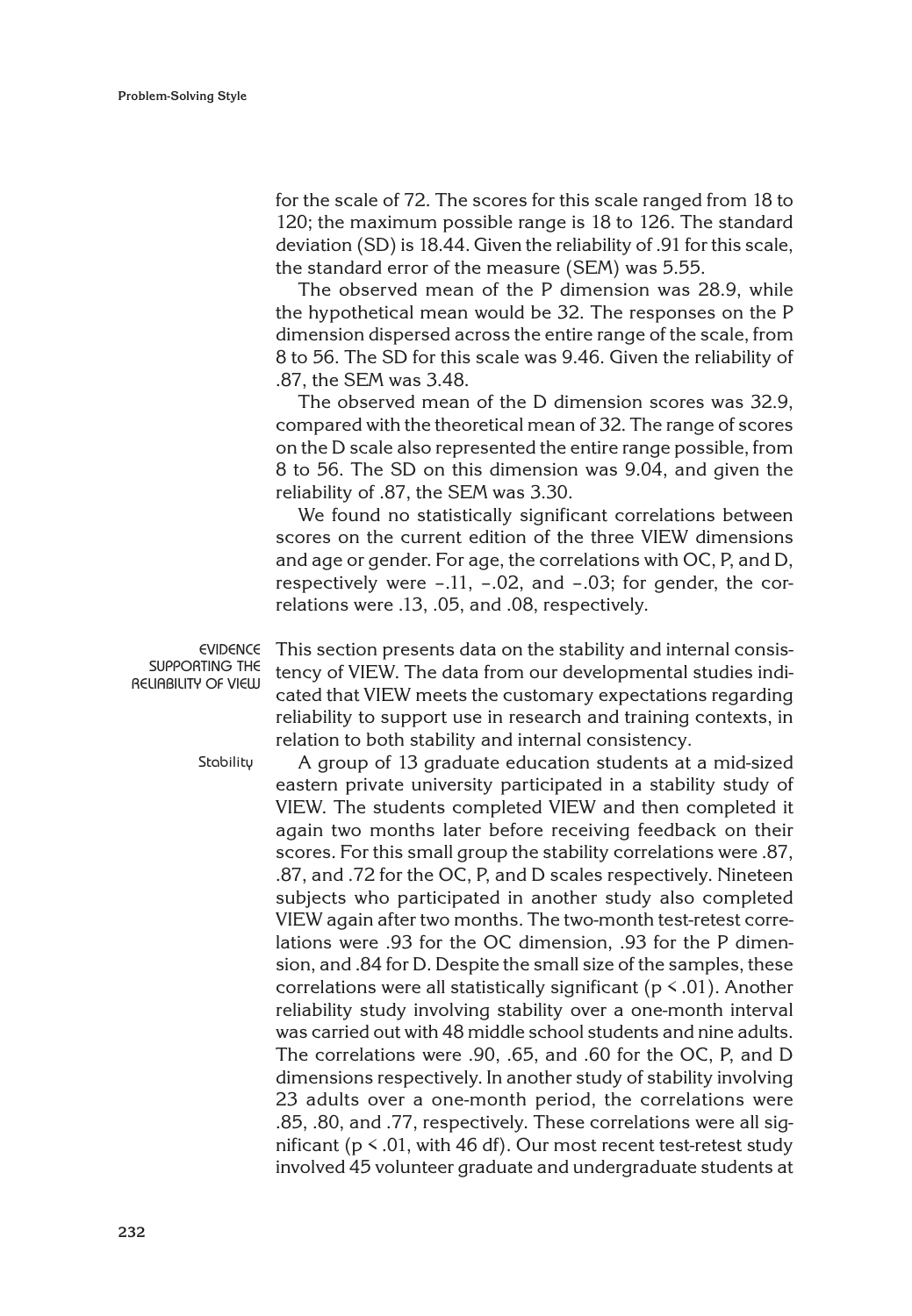a northeastern university who responded to VIEW twice over an eight-week period. The sample ranged in age from 20 - 52  $(M = 29.3, SD = 8.6)$ , and was predominantly female (39) females and six males). The test-retest correlations for this sample were: OC,  $r = .84$ ,  $P$ ,  $r = .83$ , and D,  $r = .75$  and (all  $p \le$ .001, with 43df).

These results provide evidence that support the reliability of the VIEW instrument. The reliabilities meet or exceed expectation for psychological measures, and generally, are sound in comparison with other personality instruments. We note that the stability of scores for middle school population on the P and D Dimensions, while in the acceptable range (r>.60), was not as strong as the stability results for the adult population, whereas score stability for the OC dimension was comparable among all groups. We recommend therefore that, until more data are available, users should interpret results carefully on the P and D dimensions for middle school students. We believe that, given the nature and variety of developmental changes that occur normally during adolescence, and the continuing journey towards self-understanding that accompanies the adolescent years, it is appropriate to proceed with caution in using and interpreting all self-report instruments with these age groups.

## Internal Consistency

We also conducted analyses of internal consistency reliability in each stage of VIEW's development using Cronbach's coefficient Alpha. The inter-item reliability coefficients (Alpha) in Stage Three (all statistically significant at the  $p \le 01$  level, with  $N = 743$ ; 741df) were: .81 for the Orientation to Change (OC) dimension, .73 for the Manner of Processing (P) dimension, and .68 for the Ways of Deciding (D) dimension. The removal of weaker items from the scales produced alphas of .81 (OC, 16 items), .80 (P, 9 items) and .70 (D, 8 items). We also carried out studies during the Winter, 2001/2002 (N = 467) among respondents that included business managers, educators, and students. The coefficient Alpha results for this sample were .91 (OC), .87 (P), and .87 (D), again all significant  $(p \le .01, 465 \text{ df}).$ 

Since we sought to develop VIEW as an instrument that might be useful for adolescents in educational settings as well for adults, we were concerned that the reliability of scores for younger respondents might be lower than for adults, we did conduct separate analyses by age groups for 711 subjects (from the total of 743 subjects in this stage). The results for the combined group (N = 711, 709 df), were: OC, r = . 82, P, r = .74, and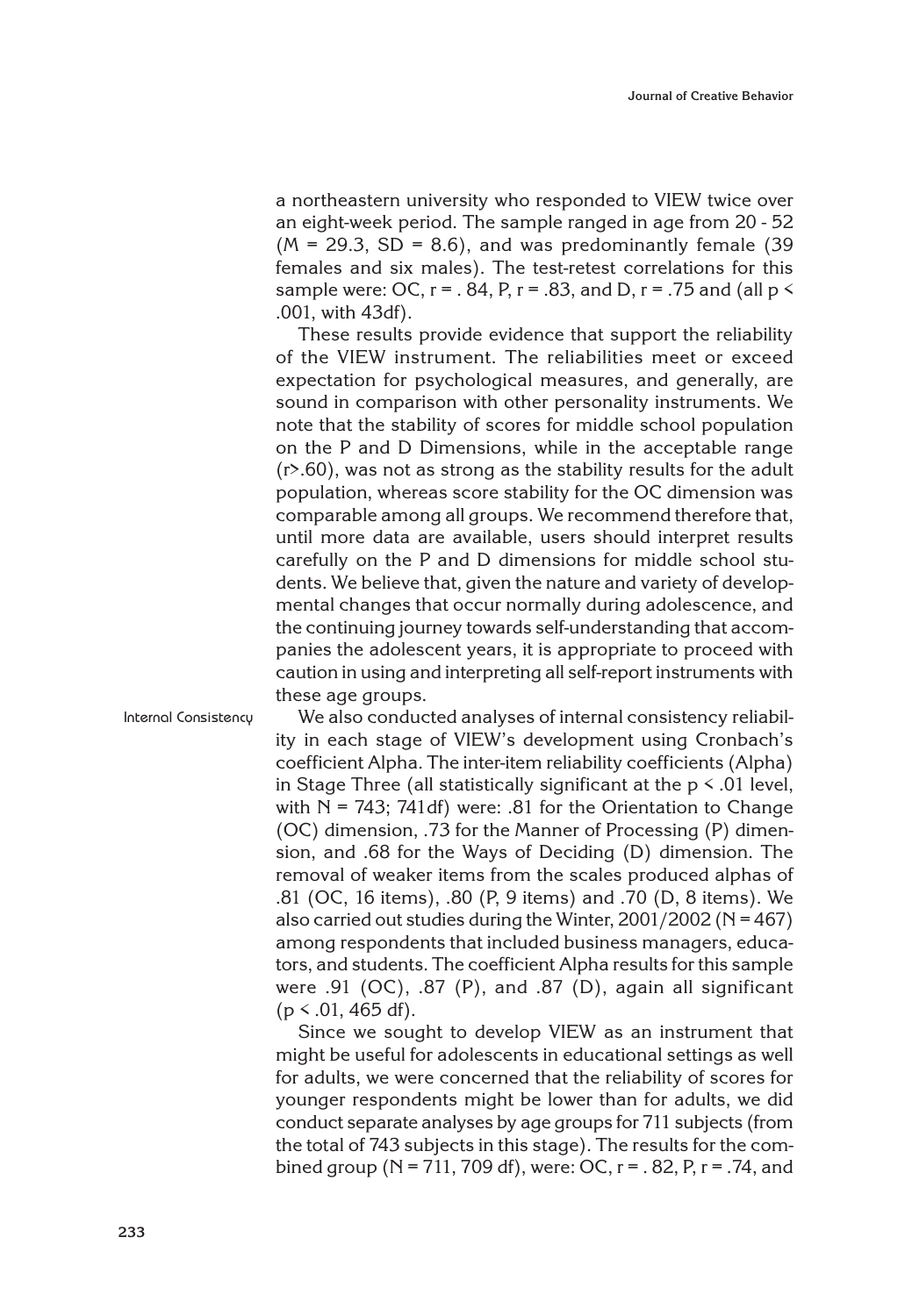D,  $r = .69$  (all  $p < .01$ ). For subjects at ages 12-14 (N = 311), the results were .75, .72, and .60, respectively (all  $p \le 0.01$ ). For subjects at ages 15-17 ( $N = 217$ ), the results were .81, .78, and .70, respectively (all  $p < .01$ ). Finally, for subjects 18+ years of age (N = 183), the results were .89, .71, and .77 (all  $p \le 0.01$ ). Therefore, although the reliabilities were lower for the youngest groups, the overall results suggest that the OC and P dimensions were stable across ages, and the D dimension may be slightly less reliable for subjects under the age of 15.

Since the customary expectation for instruments in psychology and education is that internal consistency correlations should exceed .70 (e.g., Nunnally, 1978), we conclude that VIEW demonstrates an acceptable level of reliability in relation to the internal consistency among its items, for each of VIEW's three dimensions.

**EVIDENCE** SUPPORTING THE VALIDITY OF VIEW

Demonstrating that an instrument is valid, or measures what it purports to measure, is an on-going process, not an "event" that can be established definitively in a single study or a specific set of results. Therefore, validation of VIEW, like any other new instrument, will require an on-going program of research by the developers and the active contributions of many other researchers over a period of years. We are committed to establishing and maintaining that research in our own work, and to encouraging research with VIEW by other investigators.

Our initial work included several preliminary validation efforts that we consider promising, including both quantitative and qualitative procedures.

Quantitative Results

We conducted factor analytic studies of the instrument during two recent stages of development (for the first time, with 2,000 subjects in Stage Two, and again with a sample of 743 in Stage Three). Since the initial studies were preliminary analyses, to guide us in item selection or revision, we will focus on the results of studies we conducted based on the current edition of the instrument. The results of the current investigation, an exploratory factor analysis (Principal Component with Varimax rotation), revealed six distinct factors with an Eigen value greater than 1.0. This six-factor solution accounted for 57% of the cumulative variance. Review of the scree plot suggested that a strong case could be made for a three-factor model as a valid interpretation of the data. The subsequent factor analysis to extract three factors accounted for 48% of the cumulative variance; the results are summarized in Table 2).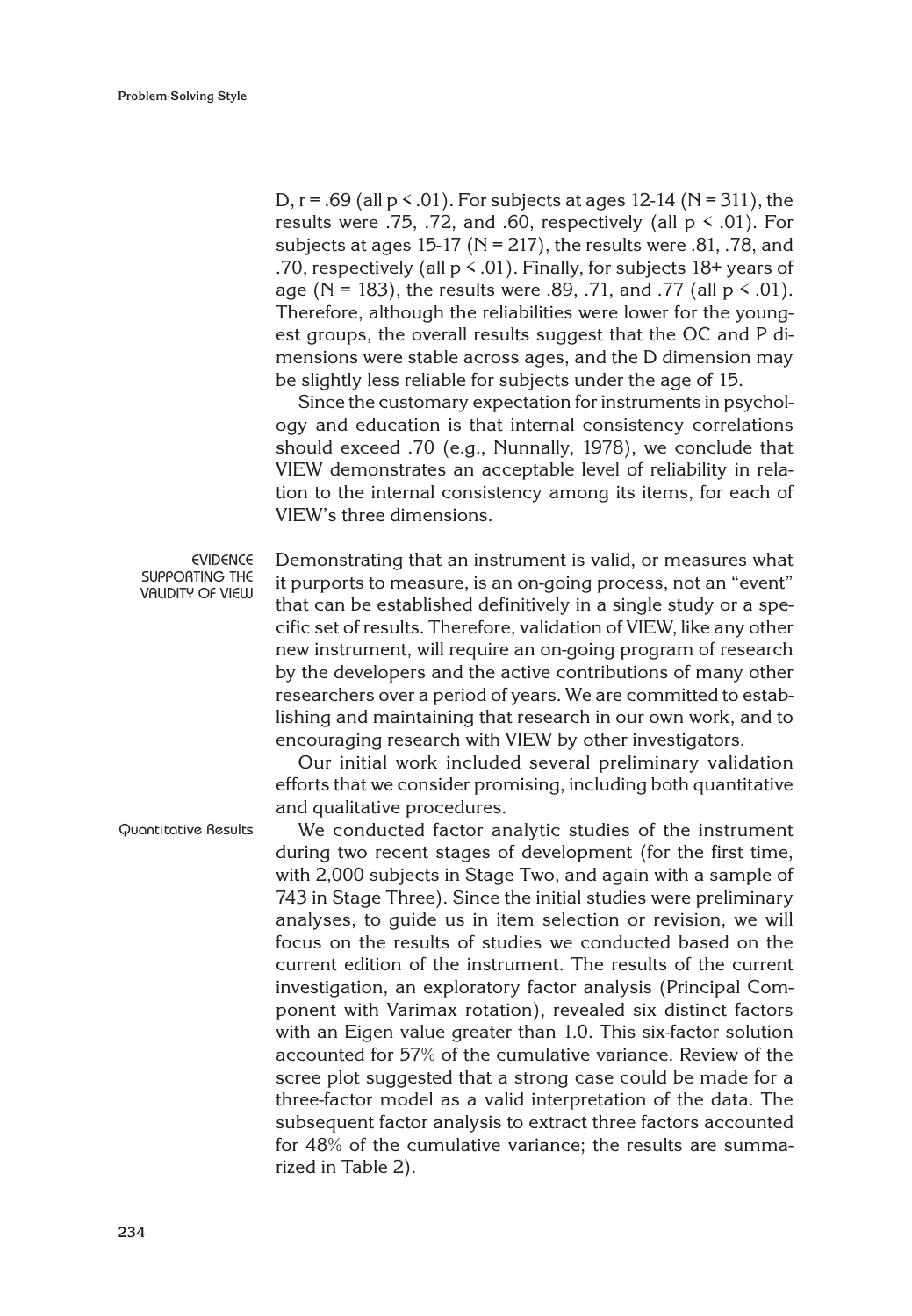| Item              | <b>Theoretical Scale</b> | <b>Rotated Factor Loading</b> |                |       |  |
|-------------------|--------------------------|-------------------------------|----------------|-------|--|
| <b>Identifier</b> | <b>Placement</b>         | 1                             | $\overline{2}$ | 3     |  |
| 1                 | Orientation to Change    | .784                          |                |       |  |
| $\overline{2}$    | Orientation to Change    | .760                          |                |       |  |
| 3                 | Orientation to Change    | .703                          |                |       |  |
| 4                 | Orientation to Change    | .699                          |                |       |  |
| 5                 | Orientation to Change    | .670                          |                |       |  |
| 6                 | Orientation to Change    | .665                          |                |       |  |
| $\overline{7}$    | Orientation to Change    | .648                          |                |       |  |
| 8                 | Orientation to Change    | .635                          |                |       |  |
| 9                 | Orientation to Change    | .633                          |                |       |  |
| 10                | Orientation to Change    | .632                          |                | .314  |  |
| 11                | Orientation to Change    | .618                          |                |       |  |
| 12                | Orientation to Change    | .612                          |                |       |  |
| 13                | Orientation to Change    | .611                          |                |       |  |
| 14                | Orientation to Change    | .575                          |                |       |  |
| 15                | Orientation to Change    | .556                          |                |       |  |
| 16                | Orientation to Change    | .550                          |                |       |  |
| 17                | Orientation to Change    | .504                          |                |       |  |
| 18                | Orientation to Change    | .388                          |                |       |  |
| 19                | Manner of Processing     |                               | .760           |       |  |
| 20                | Manner of Processing     |                               | .755           |       |  |
| 21                | Manner of Processing     |                               | .745           |       |  |
| 22                | Manner of Processing     |                               | .742           |       |  |
| 23                | Manner of Processing     |                               | .731           |       |  |
| 24                | Manner of Processing     |                               | .726           |       |  |
| 25                | Manner of Processing     |                               | .701           |       |  |
| 26                | Manner of Processing     |                               | .600           |       |  |
| 27                | Ways of Deciding         |                               |                | .758  |  |
| 28                | Ways of Deciding         |                               |                | .752  |  |
| 29                | Ways of Deciding         |                               |                | .747  |  |
| 30                | Ways of Deciding         |                               |                | .728  |  |
| 31                | Ways of Deciding         |                               |                | .673  |  |
| 32                | Ways of Deciding         |                               |                | .665  |  |
| 33                | Ways of Deciding         |                               |                | .661  |  |
| 34                | Ways of Deciding         |                               |                | .659  |  |
|                   | Percentage of Variance   | 23.76                         | 13.26          | 10.62 |  |
|                   | Eigenvalues              | 8.08                          | 4.51           | 3.61  |  |

Principal Components Analysis (Varimax Rotation) of VIEW Items (n = 903) TABLE 2.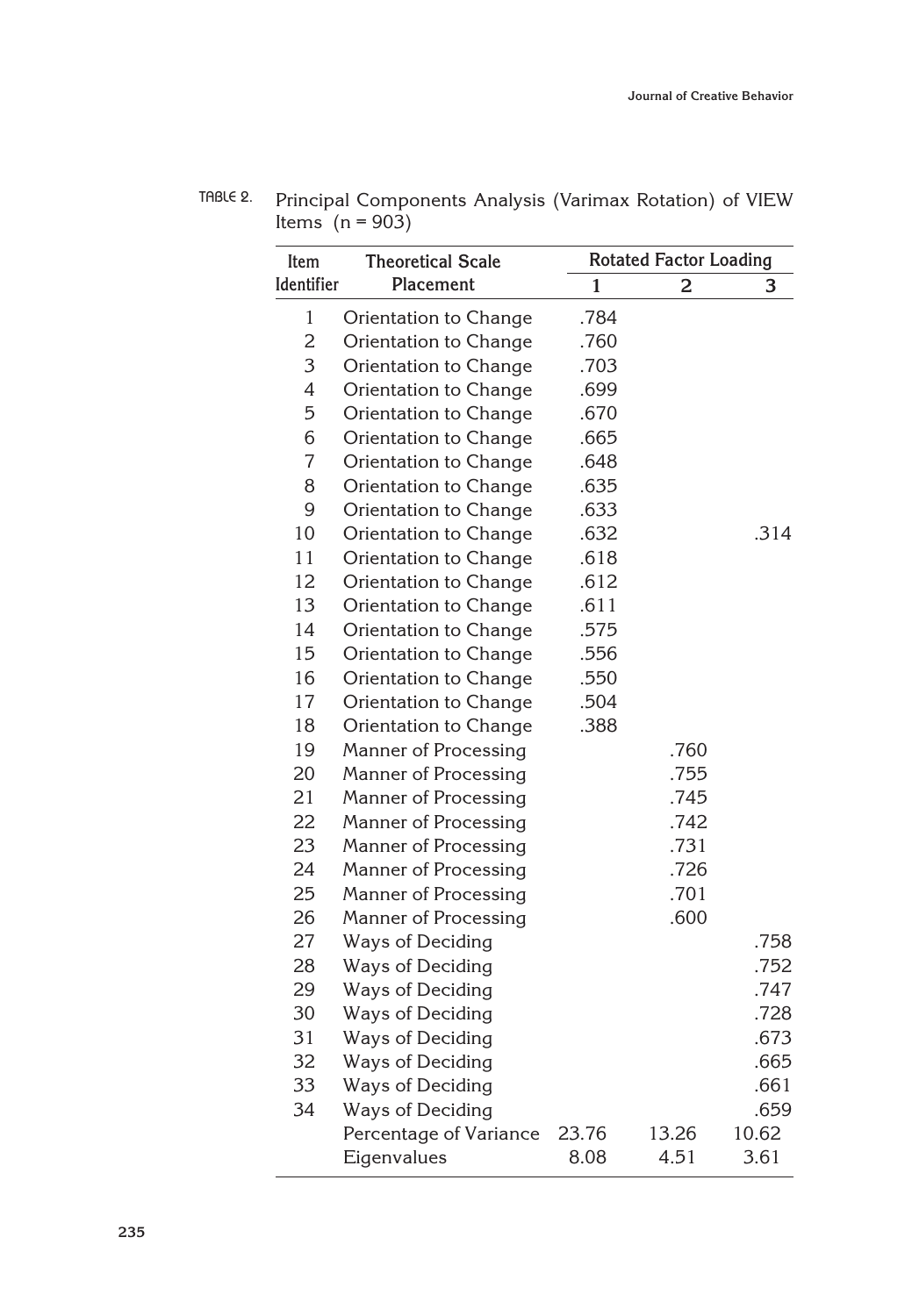The Varimax-rotated solution shows that for this sample all the items of the VIEW instrument are aligned with their theoretical dimensions. The results also show that only one of the 34 items, item 10, appeared to cross-over or "bleed" into another dimension at a level greater than .29. In comparing these two loadings, the stronger was on the dimension that the item was, in fact, intended to measure. We found that the hypothesized factor structure was supported.

Criterion-related validity represents the extent to which an instrument demonstrates appropriate and statistically significant relationships with other instruments that purport to measure similar constructs. We have studied correlations between scores on the VIEW instrument and several other measures that represent the theories and models that influenced us in designing and developing our instrument. Our studies have included correlations between VIEW and three relevant instruments: PEPS, KAI, and MBTI. Dunn & Dunn which looks at a broad range of learning style preferences, the KAI which considers broad preferences for problem solving behavior and manner change in a group context, and the MBTI which considers psychological type in a broad context.

*PEPS.* We conducted a correlational study in our first round of development, with 191 subjects who completed our instrument and the Productivity Environmental Preference Survey (PEPS; Dunn, Dunn and Price, 1991). The results indicated that subjects with an Explorer preference tended to prefer Informal Design, while subjects with a Developer preference scored higher on Motivation and Persistence. These results are consistent with the descriptions of the two styles in the Orientation to Change dimension. Explorers are more likely to find informality or a casual environment to be open and inviting, while Developers feel comfortable in a more formally structured context. Developers are also likely to prefer and emphasize staying with a task and, working until it is complete, consistent with the PEPS factors of persistence and motivation.

A second study involving 28 adults who were administered our instrument and PEPS also yielded several statistically significant correlations in the expected directions. While studying new and difficult material, Developers preferred Quiet, Formal Design, and Structure, while Explorers preferred Sound, an Informal Design, and little or no imposed Structure. Those with an External processing style also preferred Mobility, working with Peers, and working in the presence of Authority figures. Subjects with an Internal processing style preferred to

Criterion-Related Validity: Correlations with Other Measures.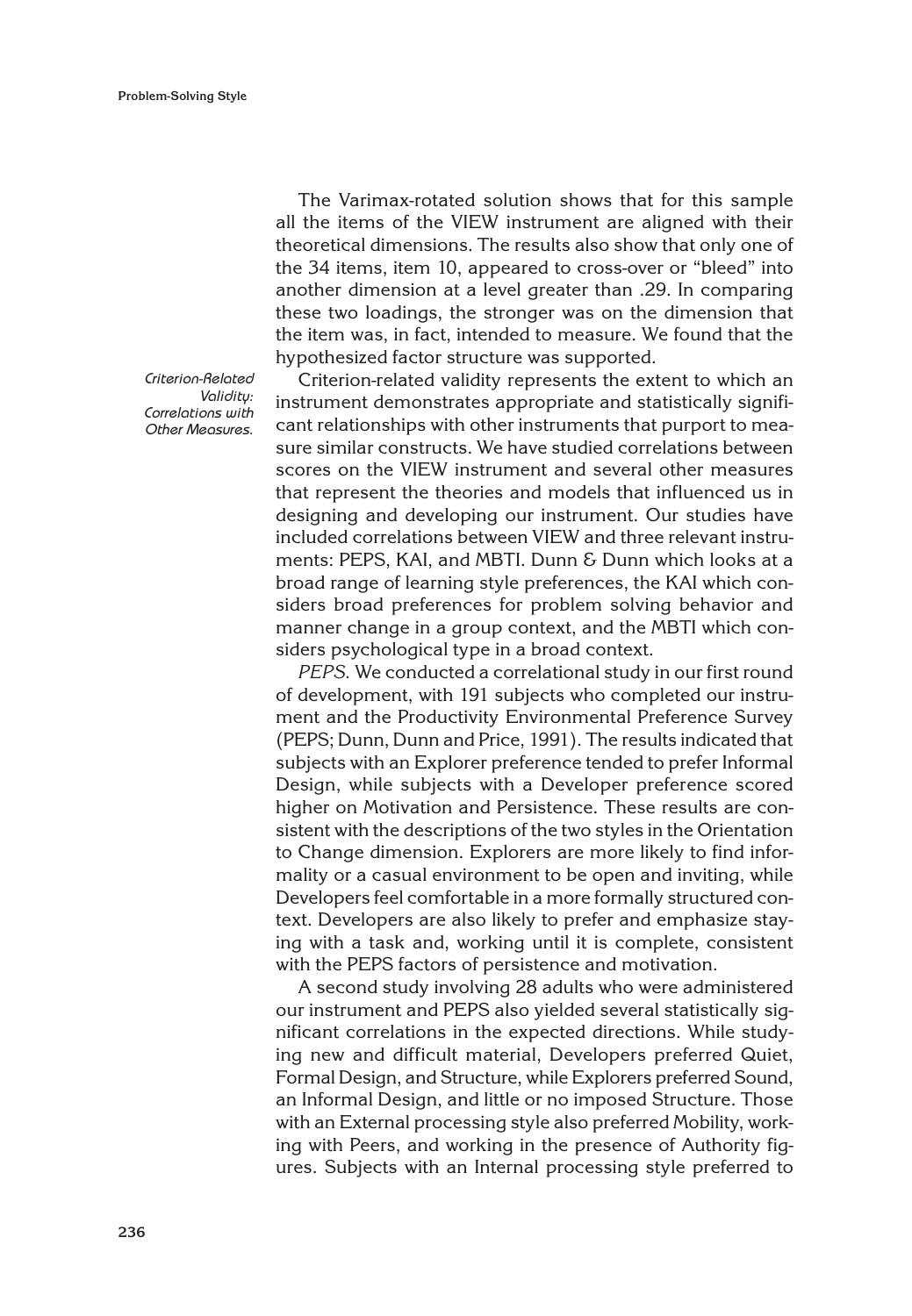work Alone and had no preference for Mobility. Subjects with a Task-oriented deciding preference were significantly higher on persistence, kinesthetic modes of learning, and learning in several ways, than were subjects with a Person-oriented deciding preference.

The most recent study involved the responses of 118 North Carolina Senior High School Students, whose VIEW results were correlated with scores on the Dunn and Dunn Learning Style Inventory (Dunn, Dunn, & Price 1993). These data yielded statistically significant correlations ( $p = .05$  or beyond) in the expected directions. That is, Developers preferred Quiet, were high in Motivation and Persistence, preferred Structure and were motivated by teachers or authority figures. Explorers had a preference for Sound, preferred low external Structure, and were not motivated by authority figures. Students who preferred Internal processing also preferred Quiet, Learning Alone, learning in a set manner, and learning Visually (which includes reading). Those with an External style of processing preferred learning with Peers, in the presence of an Authority figure, and learning in Several Ways, often with Sound in the background. In relation to the Deciding dimension, students with a Task preference were significantly higher than students with a Person preference on persistence, mobility, and on bright or direct light when studying.

*KAI.* Kirton (1987) identified a continuum of creativity styles, from an adaptive preference to an innovative preference. Subjects with a preference for the Adapator style seek to do things better, using their creativity to add value to the current situation. They are perceived as reliable, thorough, and precise. Those with an Innovator preference seek to do things differently, and seek to use their creativity to move in bold, new directions. The Developer style in VIEW is similar in some respects to Kirton's Adaptor style, and the Explorer style in VIEW is also similar to Kirton's Innovator. We predicted, therefore that KAI scores should correlate significantly with VIEW's OC dimension, but not with VIEW's P or D dimensions. In a study during stage two of our work, 48 adult participants completed both VIEW and the KAI. The total KAI scores were correlated with the scores of VIEW with coefficients of .73, –.14, and .24 for the VIEW OC, P, and D. scales respectively. (Note that during this stage, higher OC scores indicated an Explorer preference, and lower scores the Developer style; these were reversed starting in stage three.) These results were statistically significant ( $p \le 0.01$ , 46 df), in the expected direction, for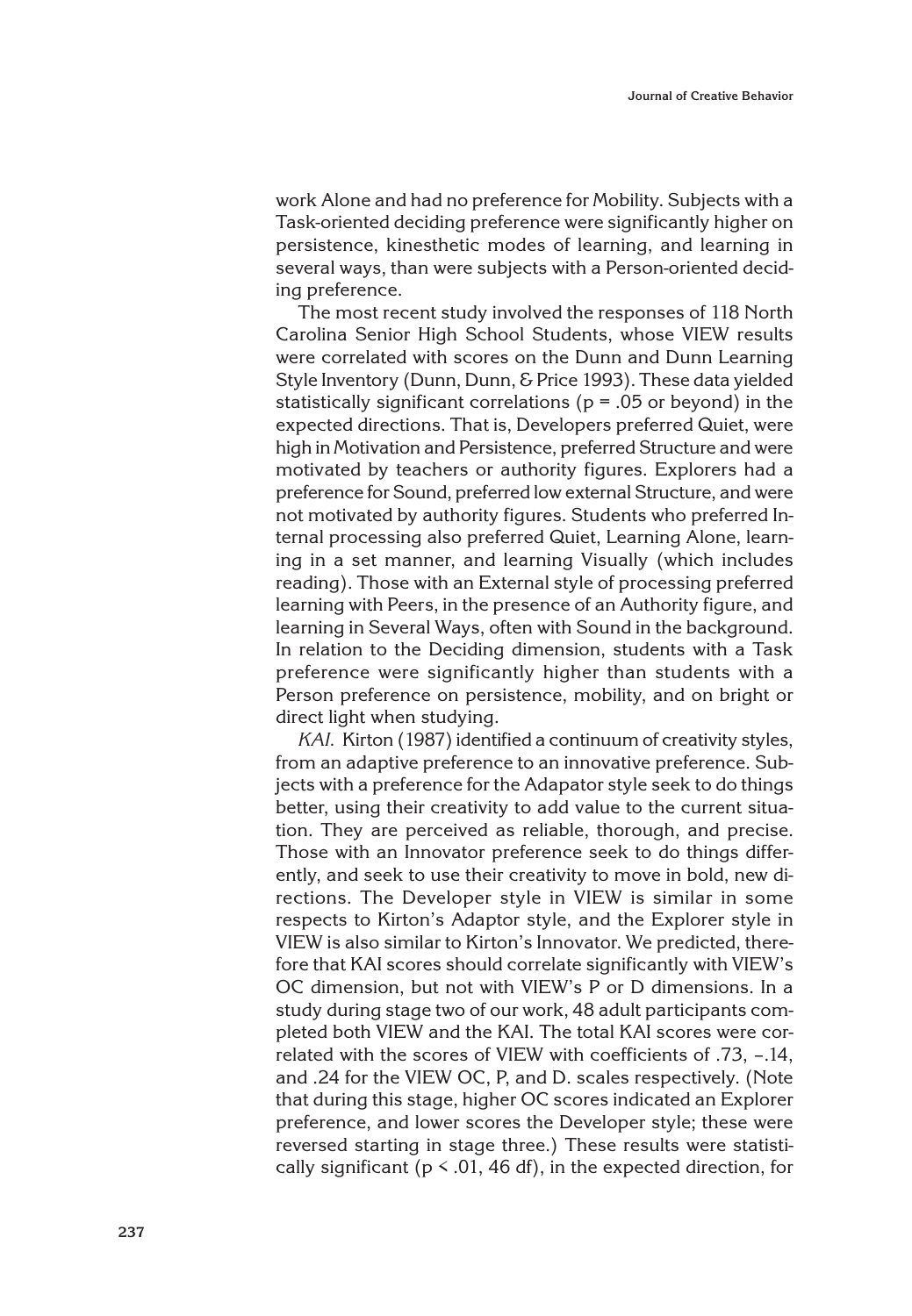the OC scale. Subjects who preferred the Developer style in VIEW tended to prefer the KAI Adaptor style, while Explorers tended to prefer the KAI Innovator style. As expected, since the KAI does not purport to measure Manner of Processing or Ways of Deciding, the correlations for the P and D dimensions with the KAI were not statistically significant.

*MBTI*®*.* A study involving 20 graduate and undergraduate students at an urban university in New York City examined the correlations of VIEW scores with scores on the MBTI® (Myers et. al., 1998). The OC dimension correlated .67 ( $p \le 0.01$ ) with Sensing/Intuition and .61 (p < .01with Judging/Perception. These statistically significant results were all in the expected directions, in that the Developer style was more strongly indicative of a Sensing and Judging MBTI® preference (emphasizing attention to details, an organized, well-structured approach, and completing tasks in a thorough and orderly manner). The Processing (P) dimension correlated .59 (p  $\leq$ .01) with the MBTI® Extraversion/Introversion scale, in the expected direction (External processing preferences in VIEW are similar to the MBTI® Extraversion dimension, while Internal processors on VIEW tended to prefer Introversion on the MBTI® ), and only minimally with other MBTI® scales (-.17 with S/N, –.15 with J/P, and .02 with T/F, all statistically not significant). The Deciding (D) dimension of VIEW correlated .49 ( $p \le 0.05$ ) with the Thinking/Feeling scale of the MBTI®, also in the expected direction (Task Oriented on VIEW preferred the MBTI® Thinking dimension, whereas Person-Oriented on VIEW preferred the MBTI® Feeling dimension), and minimally with the other MBTI® scales (.24 with Sensing/Intuition, .20 with Judging/Perceiving, and .11 with Extraversion/Introversion, all statistically not significant).

**Qualitative** Validity Evidence

Both the content and construct validity of the measure are supported by the efforts of the authors to elaborate and refine its theoretical and conceptual foundations (Selby, et al., 2002). These efforts include the definition of the concepts of Orientation to Change, Manner of Processing, and Ways of Deciding. The content validity is also supported by the item development analysis, and revisions procedures that were followed during each stage of research and development, in relation to theoretical concepts and quantitative item analysis. The instrument's "face validity" is supported by the clear and unambiguous way in which it relates to the dimensions it purports to measure.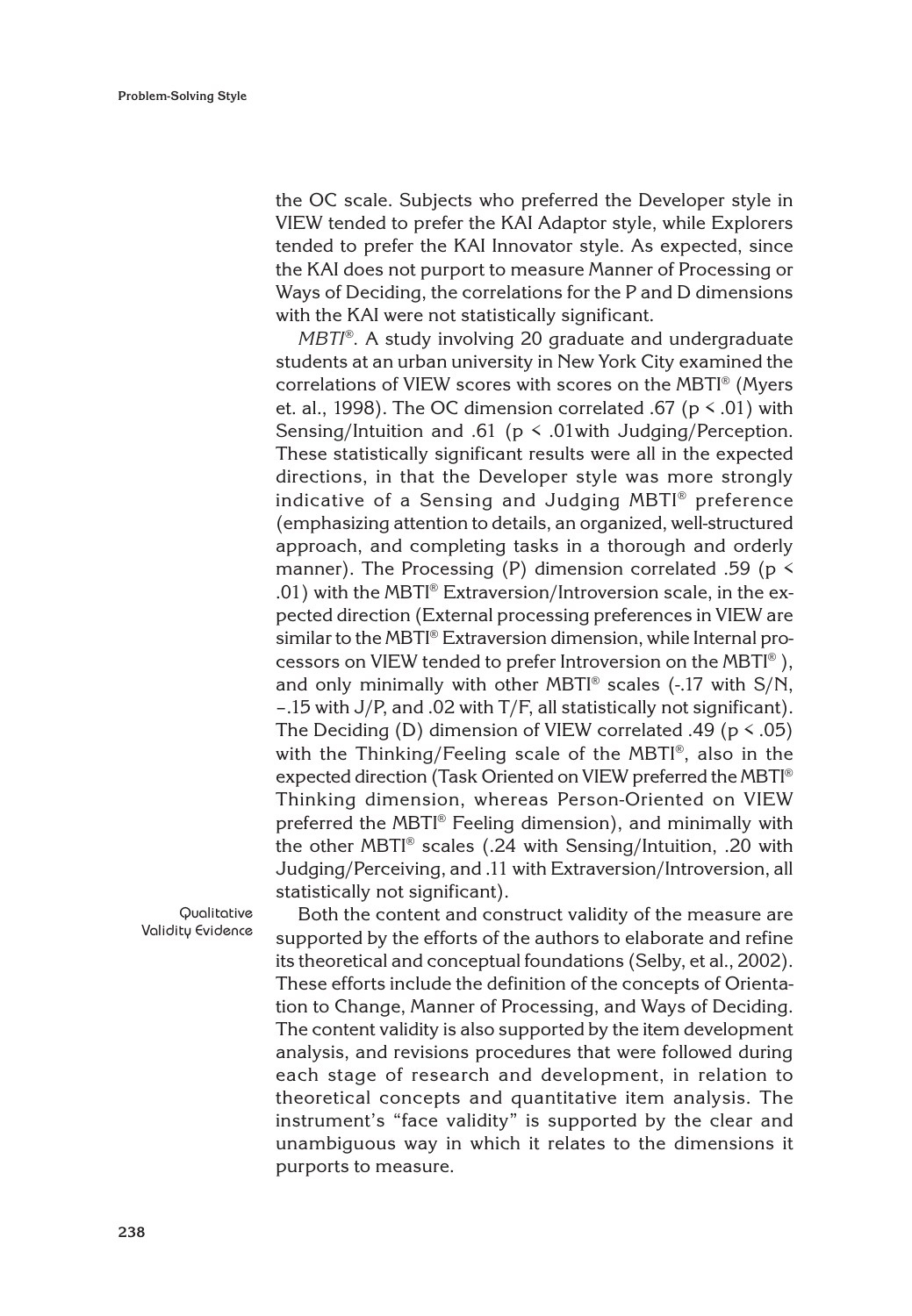In two stages of the development process, we also gathered qualitative data. These data are informal and limited in scientific rigor and scope; we present them only as preliminary indications that support the expectations one might hold for a new measure, and as the "first steps" in the on-going process of validating the measure.

In one study, we asked a group of 23 adults in a CPS training program to complete a questionnaire at the conclusion of the program, in which we posed the question, "Did your overall score [on VIEW] agree with your own personal assessment of your style preference?" In this group, 18 responded "yes," three answered "only partly," no one answered "no," and two participants did not respond. As part of a middle school study, 10 parents voluntarily returned a survey asking how well the measure described their perception of their child's typical behavior when solving problems. Four responded "very much so," six responded "mostly," while none responded "somewhat' or "not at all." We recognize, of course, that such self-report data may be limited by a variety of potential biasing influences. Informally, however, since the respondents were under no evaluative pressure and provided their responses voluntarily, we propose that the responses provide at least a preliminary finding of positive support.

Summary of Psychometric Support

Based on the analysis of data we have collected in our initial studies of VIEW and our interpretations of those data, we conclude that VIEW is a promising measure for use with individuals or groups with a sixth grade or better level of English proficiency when seeking to identify and describe individual problem-solving style preferences. VIEW has demonstrated acceptable levels of reliability. As true in all new instrument development initiatives, there is a need for additional evidence concerning the predictive and construct validity of VIEW. While the initial validation studies have been supportive, they are still preliminary in nature, and we are currently designing and conducting additional validation research. Through the publication of the current edition of VIEW and the development of a well-qualified user base that includes researchers as well as practitioners, we intend to continue studying the instrument's reliability, validity, and usefulness.

To date, no limitations have been found regarding the use of VIEW based on occupation, age, gender, or ethnicity factors. Among female participants, we have found a slight preference for the People style on the Ways of Deciding dimension. This finding is not surprising, however, based on type theory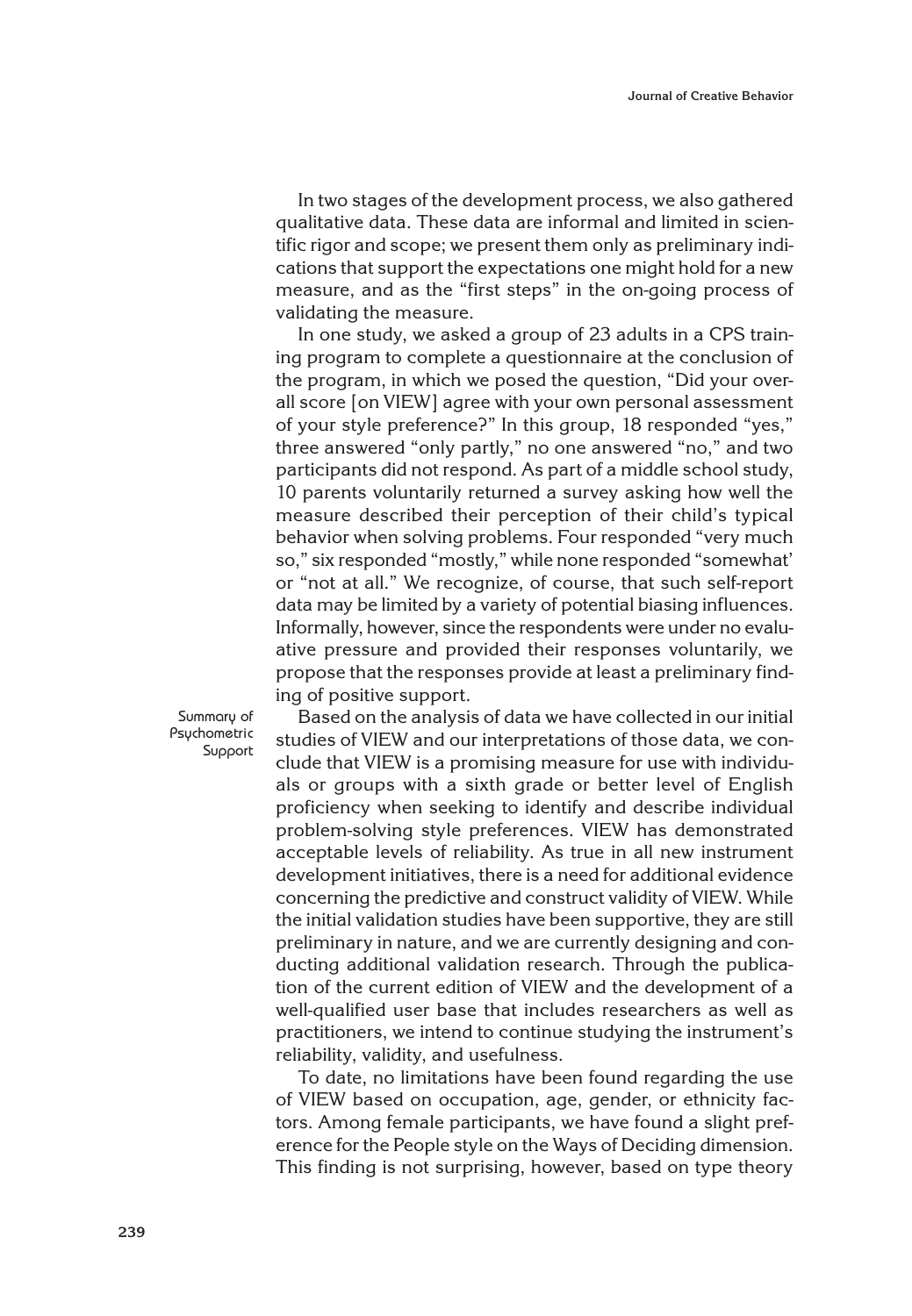and research (Myers et al., 1998). In relation to age, although our initial studies have included a small number of 11-year-old students, we do not recommend the instrument for children younger than 12, or for participants with a reading level in English below the sixth grade. As with all new instruments, caution in use and application is necessary. VIEW should not be used in situations requiring a broad assessment of individual personality dimensions, or in which there is a concern for clinical assessments of individuals. From our development and research studies to date, and with the limitation cited above, we conclude that *VIEW: An assessment of problem-solving style* is a psychometrically sound, and practical tool for assessing problem-solving style, especially when combined with well-prepared feedback in the hands of qualified group leaders, trainers, and teachers. It is also a useful tool for enabling individuals or groups involved in problem solving and change management in enhancing their teamwork and in planning for productivity.

**POTENTIAL** APPLICATIONS FOR RESEARCHERS AND **PRACTITIONERS**  The results offered by VIEW can help individuals to recognize, describe, and appreciate their own problem-solving style preferences. The data provided by VIEW can be used to guide individuals in formulating their own creative strengths profiles, and to develop and apply their personal talents as fully as possible. Individuals can use their scores to test their reported or perceived preferences against their typical behavior or performance on a daily basis in varied situations, in order to affirm or modify an understanding of their strengths or weaknesses in terms of problem-solving style. Their VIEW results can help them to grow in understanding of their unique style preferences. With this knowledge, individuals can identify ways to be at their personal best, and they can determine how, or under what conditions, they may benefit from the strengths of others. Through training they can use that knowledge and awareness to support and enhance their creative problem-solving behavior, and to use their knowledge to customize or personalize their selection and use of creative problem-solving methods and tools, either working on their own or working with a group or team.

VIEW also has implications for people who are working in, studying, or facilitating problem solving or change management with groups. It offers practitioners a common language or vocabulary for people to use constructively to understand and appreciate style similarities and differences among group members with whom they are working.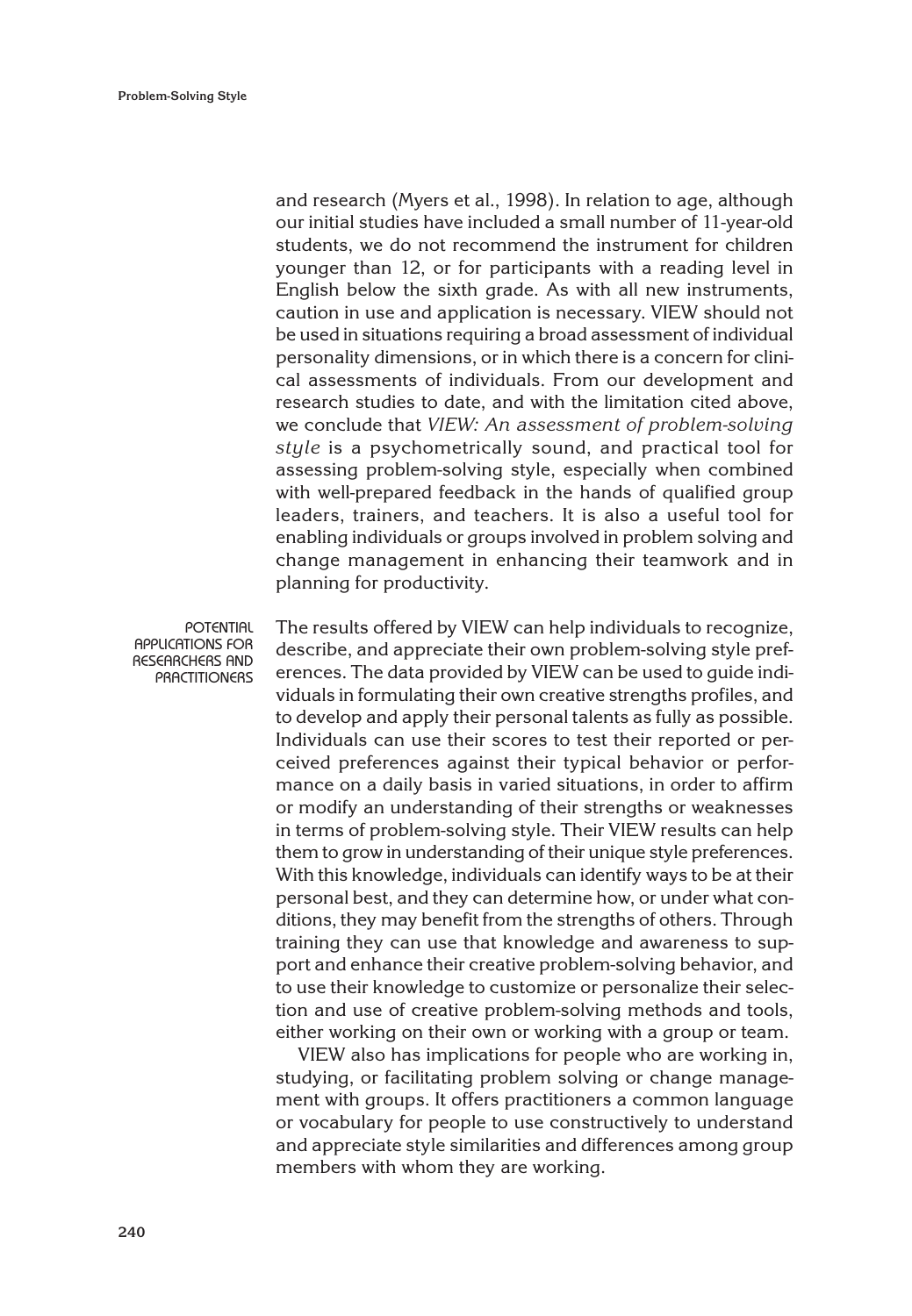The ease of administration and scoring of the instrument makes VIEW an appropriate tool for use with young people and adults who wish to understand their own approach to change and problem solving. As such it has applicability in an effective team-building experience for adult leadership and management groups. As part of a training program, the data provided by VIEW can be very useful in helping teams and individuals develop more effective problem solving and change management strategies. When feedback is offered to students in school settings, the data provided by VIEW can be useful in helping teachers in creativity instruction, and in developing Creative Problem Solving teams. With adults, VIEW can be a helpful tool for team building and leadership development efforts. VIEW can also be used to enhance and support organizational efforts addressing strategic change, guiding change and innovation, or other deliberate change management initiatives. Project management teams can use VIEW to enhance communication and build effective collaboration among team members.

In that it draws widely from the literature on learning and cognitive style, psychological type, and Creative Problem Solving, VIEW also offers many opportunities for researchers. These include correlational studies with instruments representing the theories that formed the foundation for VIEW's development. In addition, data useful to practitioners could be provided through studies as to the efficacy of VIEW in enhancing creative productivity for both teams and individuals.

In summary, creativity research and theory and their application in real world settings are continually evolving. Part of that evolution has involved an emerging understanding of the construct of problem-solving style and the influence that construct holds on creative productivity. *VIEW: An assessment of problem solving style* is a new instrument for assessing problem-solving style. It is the result of more than five years of research and development. Recent studies indicate that it is both reliable and valid for the assessment of an individual's style of problem solving and change management. It has applications for research and in settings where individuals would gain, as a result of a better understanding of their problem-solving style.

ALTER, C. E. (2000). *Creativity styles and personality characteristics.* Unpublished doctoral dissertation, Fordham University, Graduate School of Education, New York. **REFERENCES** 

> CATTELL, R. B., EBER, H. W., & TATSUOKA, M. M. (1970*). The handbook for the Sixteen Personality Factor Questionnaire.* Champaign, IL: Institute for Personality and Ability Testing.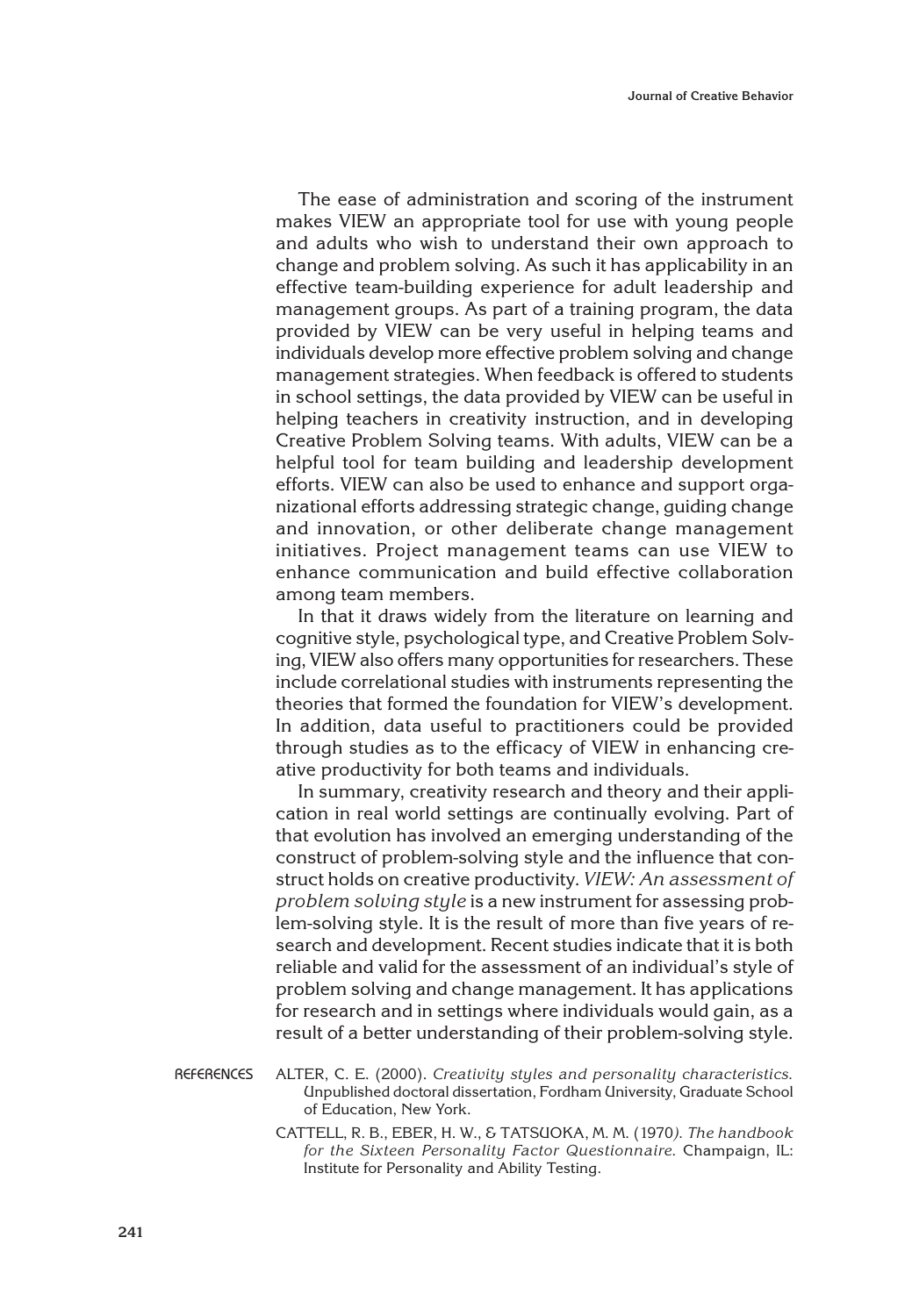- DUNN, R., & DUNN, K. (1978). *Teaching students through their individual learning styles: A practical approach*. Englewood Cliffs, NJ, Prentice-Hall.
- DUNN, R., DUNN, K., & PRICE, G. (1991) *Productivity Environmental Preference Survey.* Lawrence, KS: Price Systems.
- DUNN, R., DUNN, K., & PRICE, G. (1993) *Learning Style Inventory.* Lawrence, KS: Price Systems.
- GREGORC, A. (1985). *Gregorc Style Delineator: A self-assessment instrument for adults*. Columbia, CT: Gregorc Associates, Inc.
- GUILFORD, J. P. (1980). Cognitive styles: what are they? *Educational and psychological Measurement, 40,* 715-735.
- GUILFORD, J. P. (1986). *Creative talents: Their nature, uses and development.* Buffalo, NY: Bearly Limited.
- HILGERSOM-VOLK, K. (1987). Celebrating students' diversity through learning styles. *OSSC Bulletin*, 30, 9.
- ISAKSEN, S. G. (Ed.). (1987). *Frontiers of creativity research: Beyond the basics.* Buffalo, NY: Bearly Limited.
- ISAKSEN, S. G., DORVAL, K. B., & TREFFINGER, D. J. (2000). *Creative approaches to problem solving.* Dubuque, IA: Kendall/Hunt.
- JUNG, C. (1923). *Psychological types.* (H. B. Baynes, Trans.). NY: Harcourt, Brace.
- JUNG, C. G. (1971). *The portable Jung.* (R. F. C. Hull, Trans.). NY: Viking.
- KIRTON, M. J. (1961). *Management initiative.* London: Action Society Trust.
- KIRTON, M. J. (1976). Adaptors and innovators: A description and measure. *Journal of Applied Psychology*, 61, 622-629.
- KIRTON, M. J. (1987). Cognitive styles and creativity. In S. G. Isaksen (Ed*.), Frontiers in creativity research: Beyond the basics*. (pp. 282-304). Buffalo, NY: Bearly Limited.
- KIRTON, M. J. (1999). *Kirton Adaption-Innovation Inventory manual* (3rd ed.). Berkhamsted, UK: Occupational Research Centre.
- KOLB, D. (1981). Learning style inventory. "Disciplinary inquiry norms and student learning styles: Diverse pathways for growth." In A. Chickering (Ed.), *The Modern American College.* San Francisco: Jossey Bass.
- LAWRENCE, G. (1993). *People types & tiger stripes.* Gainesville, FL: Center for Applications of Psychological Type.
- LAWRENCE, G. (1997). *Looking at Type and Learning Styles*. Gainesville, FL: Center for Applications of Psychological Type.
- MARTINSEN, O., & KAUFMANN, G. (1999). Cognitive style and creativity. In M. A. Runco, & S. R. Pritzker (Eds.), *Encyclopedia of creativity* (Vol. I , pp. 273-282). NY: Academic Press.
- MYERS, I., & MCCAULLEY, M. (1985). *Manual: A guide to the development and use of the Myers-Briggs Type Indicator.* Palo Alto, CA: Consulting Psychologists Press.
- MYERS, I., MCCAULLEY, M., QUENK, N., & HAMMER, A. (1998). *MBTI manual: A guide to the development and use of the Myers-Briggs Type Indicator* (3rd ed.). Palo Alto, CA: Consulting Psychologists Press, Inc.
- NUNNALLY, J. (1978). *Psychometric theory* (2nd ed.). NY: McGraw-Hill.